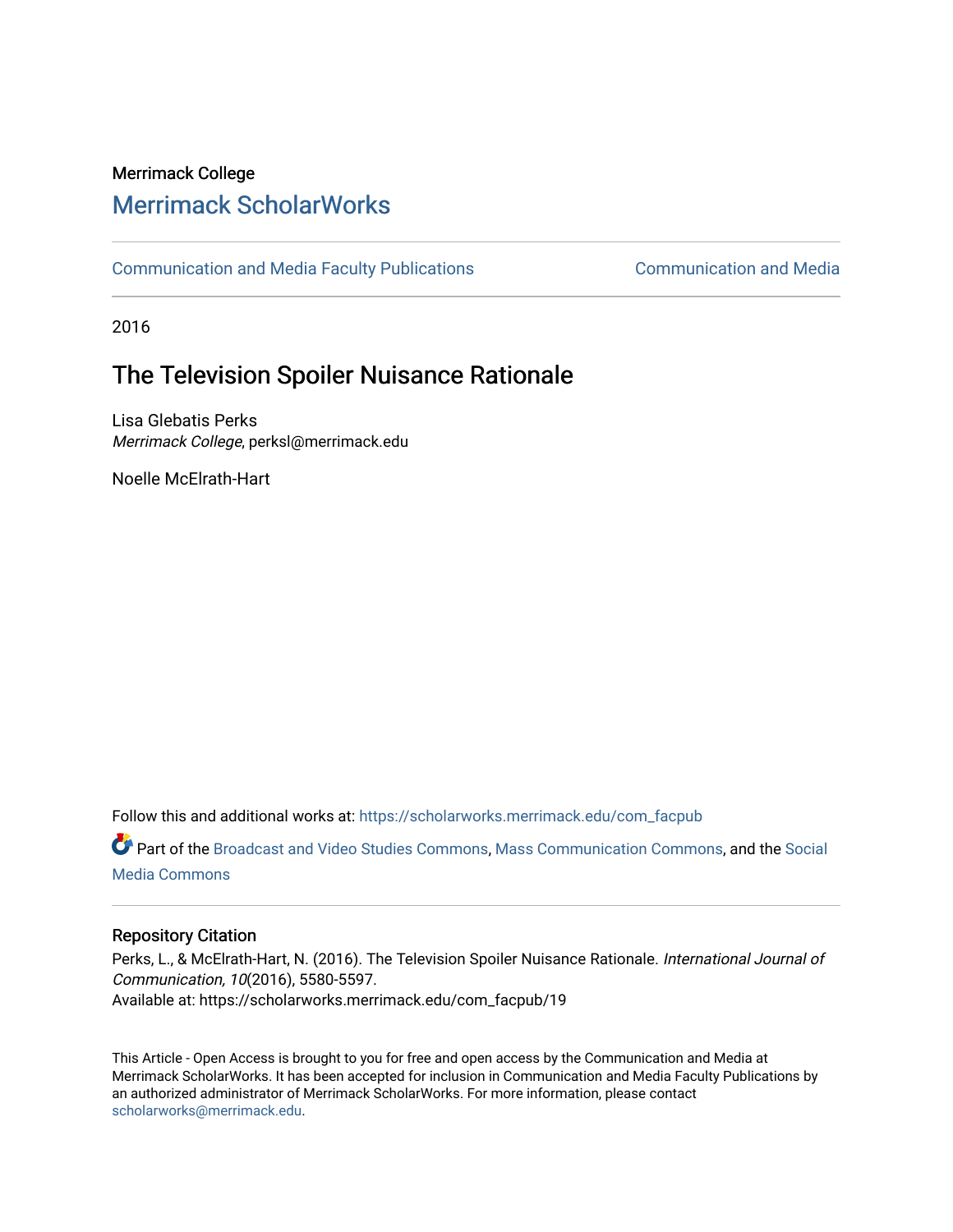International Journal of Communication 10(2016), 5580–5597 1932–8036/20160005

## **The Television Spoiler Nuisance Rationale**

## LISA GLEBATIS PERKS Merrimack College, USA

## NOELLE MCELRATH-HART Strong National Museum of Play, USA

This essay explores tensions surrounding television spoilers through interviews with thirteen people who are paid to write or edit discourse about television. These professionals include television critics, editors, an entertainment reporter, a popular culture writer, and a television columnist. Analysis of interview transcripts revealed that varying attitudes toward television pleasure undergird the spoiler debate. After describing three divergent television pleasure attitudes, we present the second half of our analysis: interviewees' statements about the timing of their publications, the content of their writing, and the packaging of their writing. Properly packaging articles so that readers need to "opt in" was the only area of consensus among interviewees. The essay describes proper packaging through a nuisance rationale framework, one that reduces spoiler exposure for those who wish to avoid it but keeps engaging commentary available for those who actively seek it. These findings shed light on how to negotiate communicative tensions stemming from evolving media engagement patterns.

*Keywords: television spoilers, television pleasure, time shifting, TV critics, active audience, social media*

Communication about television shows can be a source of disappointment for not-yet-viewers and a discursive minefield for television critics and others who make a living communicating about television. When National Public Radio's (NPR's) TV critic Eric Deggans was chastised for including a spoiler in his work (see Figure 1), Twitter followers jumped to his defense by humorously reinforcing his claim that the spoiler statute of limitations was up.<sup>1</sup> @AmyZQuinn facetiously requested advice about issuing a spoiler alert for *Twin Peaks* and @craigtimes spoiler-alerted Nixon's resignation. Deggans took a firm stance in his response tweet and seemed to be vindicated by his followers' support, but history tells us that this will be a temporary peace. This essay offers media production perspectives on the complicated

Lisa Glebatis Perks: perksl@merrimack.edu Noelle McElrath-Hart: nmcelra0@mail.naz.edu Date submitted: 2016–02–10

 $\overline{a}$ 

 $1$  Our interviewees are all public figures. All but one preferred to have her or his name used in the write-up of our findings. We link to our named interviewees' professional profiles, some computer-mediated communication, and other professional work where appropriate to support our argument.

Copyright © 2016 (Lisa Glebatis Perks & Noelle McElrath-Hart). Licensed under the Creative Commons Attribution Non-commercial No Derivatives (by-nc-nd). Available at [http://ijoc.org.](http://ijoc.org/)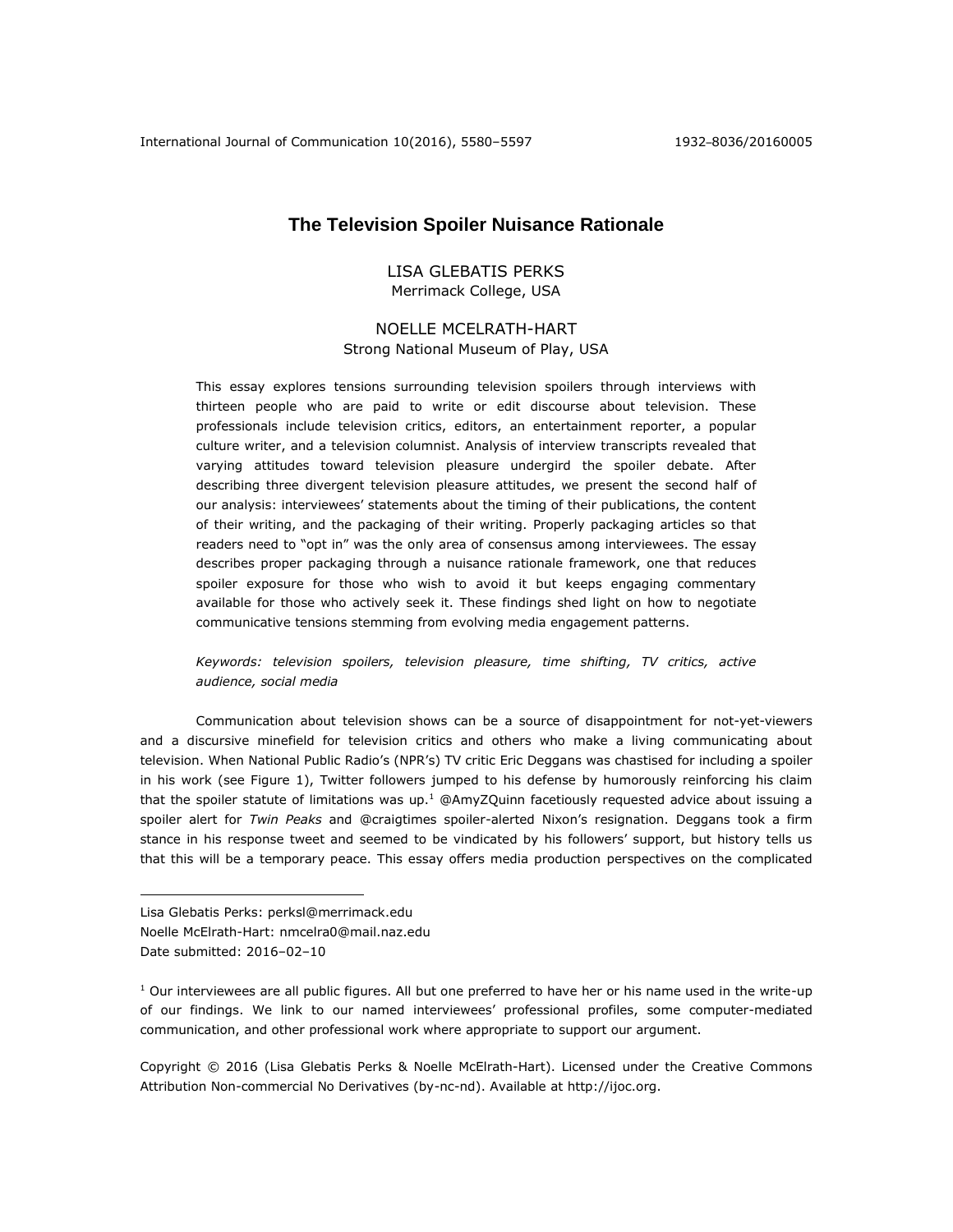$\overline{a}$ 

spoiler debate, analyzing interviews with thirteen people who are paid to write or edit discourse about television. These professionals include television critics, editors, an entertainment reporter, a popular culture writer, and a television columnist, all of whom are based in the United States. <sup>2</sup> The collective voices of our media production interviewees point us to sites of discord and agreement in the spoiler debate.



*Figure 1***.** *January 26, 2015, Twitter spoiler exchange.*

Because many television viewers engage in time shifting, defined as watching an episode after its air date, spoilers have become an increasingly spirited subject of debate (Gray, 2010). The global circulation of media and fan communication also exacerbate spoiler frustration because of the tension between asynchronous global content release and the imperative of timely fan conversations (Newman, 2012). In his interview for this study, Hank Stuever, TV critic for *The Washington Post,* gave a hyperbolic nod to time shifting, stating, "Nobody is watching anything at the same time anymore." Time shifting has indeed become a significant viewing method, cannibalizing "live" television audiences: Nielsen figures note that time shifting an episode within seven days after the live viewing accounts for 50% of some networks' viewers in the 18–34 age group ("Building Time-Shifted Audiences," 2014).

Changing patterns of viewer engagement, along with experimental release models (such as allin-one season drops), have gradually helped alter the definition of television spoilers. Perks and McElrath-Hart (2016) divide television spoiler definitions into network and post-network eras. Scholars writing from a network era perspective position television spoilers as narrative information learned before the first broadcast: content that has already aired can no longer be spoiled (e.g., Booth, 2010; Jenkins, 2006; Williams, 2004). Baym (2000) captured network era temporality when she explained, "spoilers *pretell*, repeating *previews* culled from magazines, personal appearances, and other computer networks" (p. 87,

 $2$  We name each person's job title when first introducing a quote from her or him but then describe the group as "writers and editors."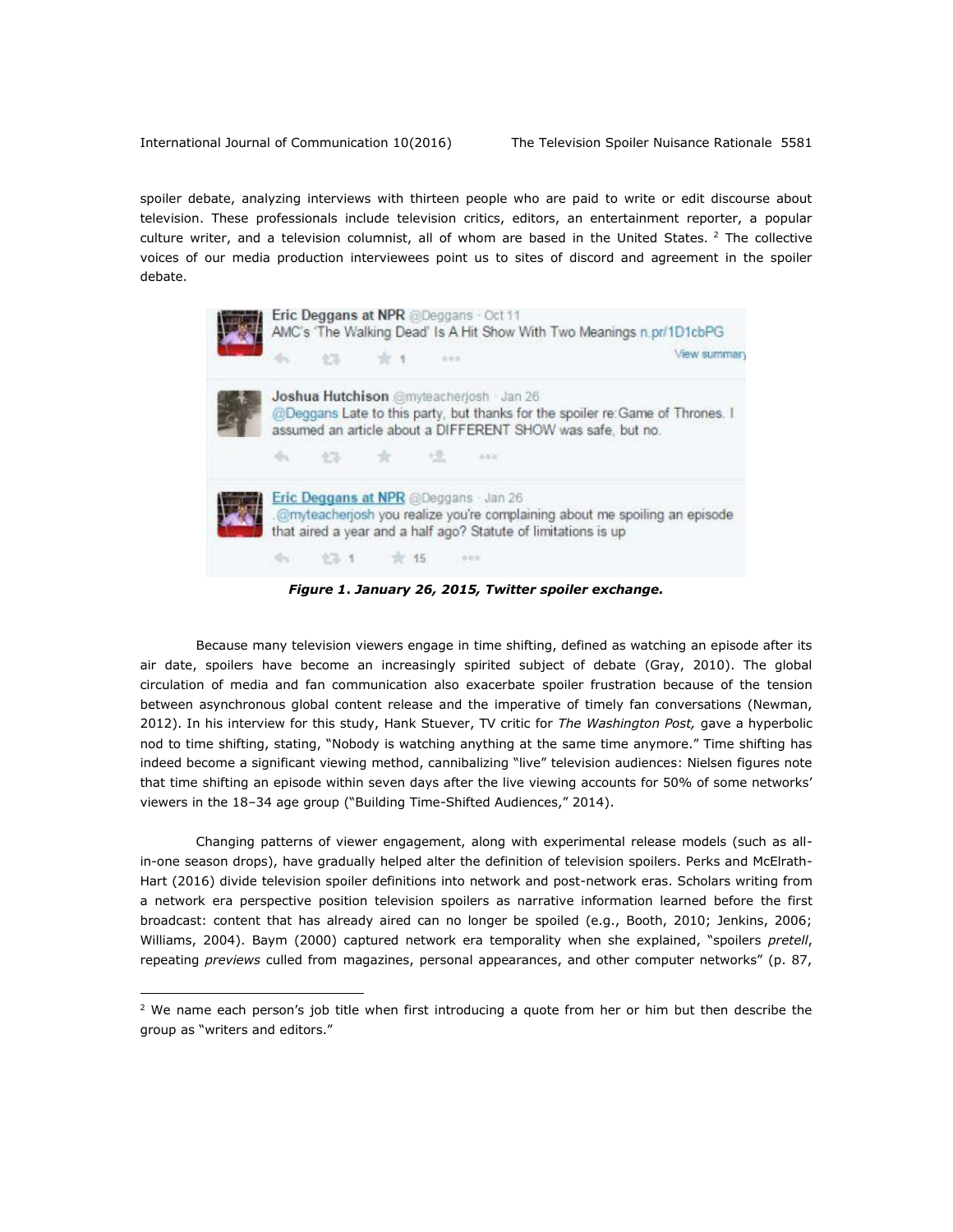emphasis added). In the post-network era, spoilers may *retell*: the content of already-aired episodes can now be a source of spoiler information for not-yet viewers. In addition to acknowledging expanding spoiler temporality in the post-network era, studies have also identified many spoiler functions that go beyond the traditional negative spoiler connotations. Scholars have described social, cognitive, and emotional benefits to viewers' strategic engagement with spoilers (Booth, 2010; Gray & Mittell, 2007; Jenkins, 2006; Perks & McElrath-Hart, 2016).

The limited extant literature considers television spoilers from fan or viewer perspectives (e.g., Gray & Mittell, 2007; Jenkins, 2006; Williams, 2004). The media professionals' perspectives analyzed here enrich the conversation, offering different interpretations of existing issues in the spoiler debate and also broadening the scope of the debate. Several of our interviewees have published missives about spoilers: E. Deggans (2013), James Poniewozik (2013), H. Stuever (2013), and Todd VanDerWerff (2014). Additionally, various writers, such as *Vulture*'s Dan Kois (2008) and *Entertainment Weekly*'s Darren Franich (2014) have attempted to codify the spoiler rules for TV critics. However, stakeholders in the media environment have not reached consensus. This essay makes a stronger bid for understanding, analyzing themes from multiple writers' and editors' voices to flesh out the key questions at play in the spoiler debates and some of the common answers to those questions.

We initially set out to uncover our interviewees' spoiler attitudes and practices for dealing with spoilers in their work. As we analyzed the interview transcripts, we recognized that the spoiler debate revolves not just around questions of temporality and form, but that answers to these questions hinge on varying views of media pleasure. This constellation of issues highlights the interplay of personalized and communal aspects of media engagement. The analysis first addresses the wide range of spoiler attitudes and corresponding media pleasures interviewees described. Implicit in many of these attitudes were different views of their roles as writers and editors, roles that were at times irrespective of job title. Where possible, we put the writers' and editors' opinions in dialogue with other studies about viewers' and fans' spoiler attitudes to present multiple stakeholders' voices.

The attitudes about spoilers and media pleasures underpin the second half of our analysis: interviewees' arguments about the timing of their publications, the content of their writing, and the packaging of their writing. We address packaging last because it is the only area of consensus among our interviewees. Properly packaging their writing so that readers need to "opt in" essentially ameliorates the divergent attitudes about spoilers and media pleasures, the disagreements about temporality and content. The essay builds toward establishing a "nuisance rationale" framework for contextualizing spoilers, one that reduces potential spoiler annoyance for some but keeps engaging commentary flowing for those who seek it.

The nuisance rationale was highlighted in the *FCC v. Pacifica* (1978) case addressing the Federal Communications Commission's power to regulate the broadcasting of indecent language. Spoilers are not inherently indecent, but they are unpalatable to some. Our work draws solely from the spirit of the nuisance rationale (and not its legal standing) as represented by the statement from the Supreme Court's *FCC v. Pacifica* decision that "words that are commonplace in one setting are shocking in another." Spoilers only spoil those who fear they will miss out on pleasurable suspense; to others, spoilers are an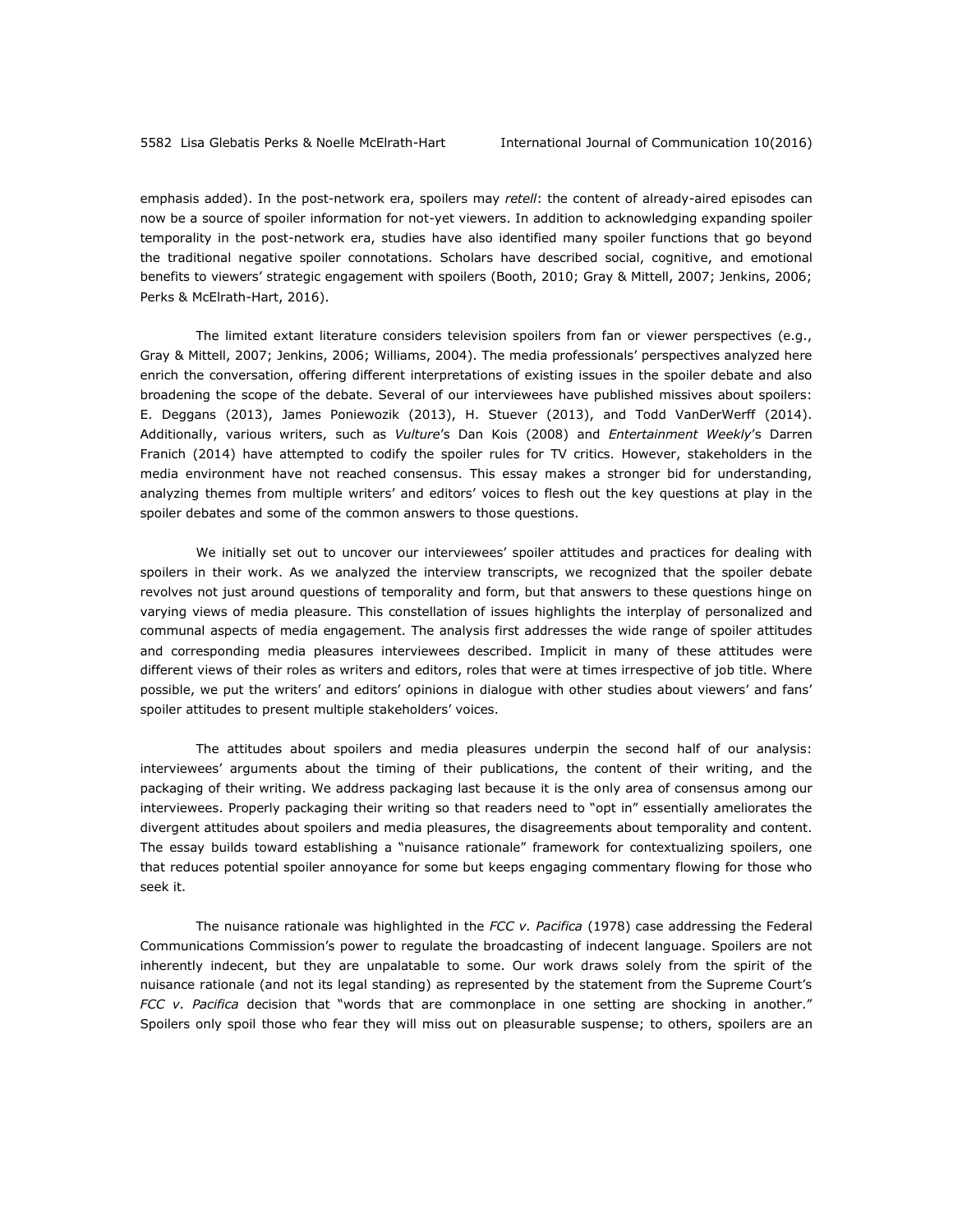$\overline{a}$ 

inevitable part of a media rich society and may even draw them into a story. Context, timing, and individual differences play essential roles in deciding what is a nuisance and how such nuisances should be minimized.

Our findings shed light on how to negotiate communicative tensions stemming from evolving media engagement patterns. As the television industry transforms along with reception patterns, how can people who make a living producing discourse about this medium adapt and encourage their readers to do the same? The findings here are applicable to broader shifts in new media experiences and communicative norms. During periods of change, it behooves us to recognize the dual importance of the right to communicate and the right to not receive communication in shared social environments.

#### **Communal Television Engagement**

The spoiler debate spotlights the challenges of meeting the needs of diverse audience segments: people with different levels of interest in a show, varying knowledge about a show, and divergent attitudes about spoilers will have different communicative preferences. Without these differences, we would have no nuisance: we would all enjoy and dislike the same things. The diversity of these audience segments holds great significance because watching and analyzing television should be seen as a communal pursuit. Writing in the 1980s, Fiske highlighted the social component of the television experience: "What matters is not the audience and not the television text but the generation and circulation of meanings and pleasures throughout our contemporary social formations" (1988, p. 250). Fiske (1988) wrote that the point at which the individual dissolves into the social marks the formation of the cultural domain, the space where pleasures and meanings are activated and circulated.

Although television's social quality has existed in varying degrees since the medium's inception, Jenkins (2006) proclaimed that the media convergence era privileges communal modes of reception over individualistic models. He acknowledged that not everyone is watching together or communicating about what they have viewed, but that "few watch television in total silence and isolation" (Jenkins, 2006, p. 26).<sup>3</sup> Many have a desire to read, listen, and communicate about television texts. The active, collaborative viewer model has notable implications for how we define and analyze a television text. Herbig and Herrmann (2016) use the term "polymediated narrative" to capture the meaningful interactions among a formal diegesis, production forces, critics, academics, advertisers, fans, and other contributors. They encourage scholars not to position television episodes as bounded texts, but rather to see multiple internal and external influences as fragments that comprise the holistic discursive "episode" (Herbig & Herrmann, 2016, p. 761).

The interactions and content flows of social media both help constitute that polymediated narrative and amplify the communal television quality. In his analysis of social media practices, Highfield wrote that the "social media news ecology" includes a blend of factual content, personal opinions, and

 $3$  The Nielsen Company's assessment of valuable marketing data supports Jenkins's argument. Nielsen focuses not just on the audience of a "live" television program, but also ranks time-shifted programs, Twitter audiences, and Twitter impressions.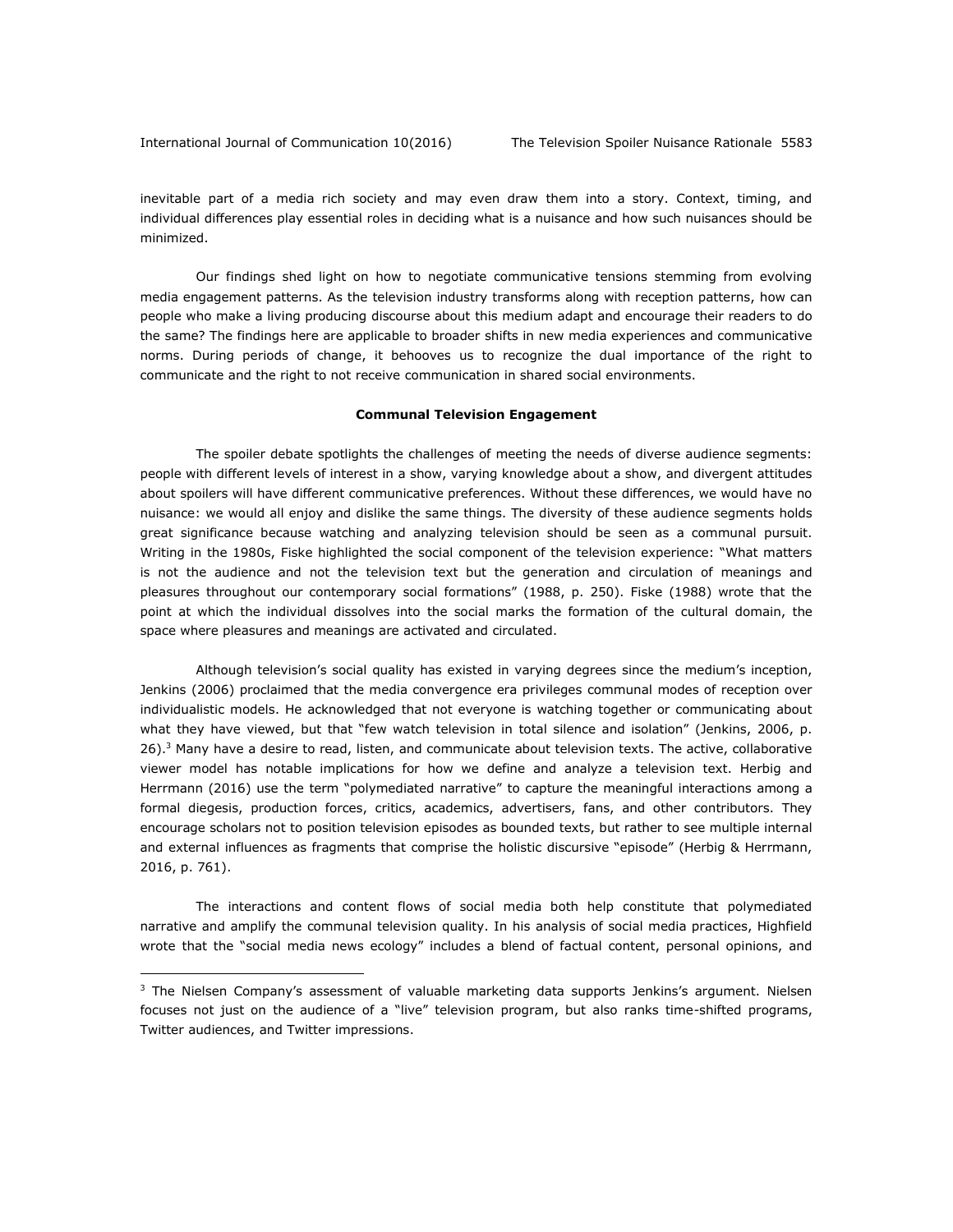humor (2015, p. 2729). Within this ecological system resides a robust communicative space that is superseding other traditional spaces. According to Leetaru of *Forbes*, news website comments sections are disappearing because "the era of social media has given audiences profoundly new ways to engage and converse around the news that transcends what a single news outlet's own website can offer." A study by Buschow, Schneider, and Ueberheide (2014) found that opinions and social aspects of viewing accounted for 49% of television broadcast-related tweets, the highest percentage of any coded category (see also Frativelli, Negri, & Cori, 2015). Eyeballs on the screen will always matter in television production, scheduling, and advertising, but there are now more types of screens, more television content overall, and more user-created discourse that factor into a television program's social impact. Communal modes of reception, whether in-person or computer-mediated, texturize televisual engagement by offering additional spaces and opportunities for viewer communication.

As our reception and communication modes have changed, so has the content of our communication. New media, including social media platforms, have cultivated "hyper-analytical" voices from both regular and professional television viewers, according to NPR popular culture blogger Linda Holmes.<sup>4</sup> These cultural conversations, Holmes claimed, have "elevated both professional television criticism and viewer engagement." There are many opportunities for communication and there is an awful lot to talk about in the era of "peak TV"—the label many writers used to describe 2015's record-setting number of scripted television shows and "avalanche of high quality shows" (James, 2015, para. 1). In the peak TV era, it is both easy and disappointing to be left out of the conversations. Todd VanDerWerff, currently culture editor for *Vox,* wrote about his 2012 realization that he and his *A.V. Club* team could not cover all deserving shows. The average viewer has no chance to keep up, thus leading to more opportunities to be spoiled by the multitude of hyper-analytical voices.

In his analysis of spoiler research and circulation in an online *Survivor* knowledge community, Jenkins shifted the terms of the spoiler debate asking if "one has the right to *not* know—or more precisely, whether each community member should be able to set the terms of how much they want to know and when they want to know it" (2006, pp. 54–55). By shifting the focus to information insulation and timing, Jenkins gestures toward the suitability of a nuisance rationale that highlights the importance of individual preferences and context when structuring the flow of information. The dialectic nature of the reader/writer relationship also asks when, what, how, and how much each community member has the right to communicate about a television show in a professional capacity. The answers to these questions are all predicated on the nature of viewing pleasures.

#### **Qualitative Methodology**

After securing human subjects research approval in 2014, we conducted thirteen phone interviews with professionals in a variety of careers involving the writing and/or editing of television discourse. We purposely reached out to people working for different kinds of organizations (e.g., online news sites, popular culture websites, magazines, and newspapers) to present a diversity of professional perspectives. The pool of interviewees included five women and eight men. The interviewees' professional

 $\overline{a}$ 

<sup>4</sup> Holmes was approached for the study but was not an interviewee.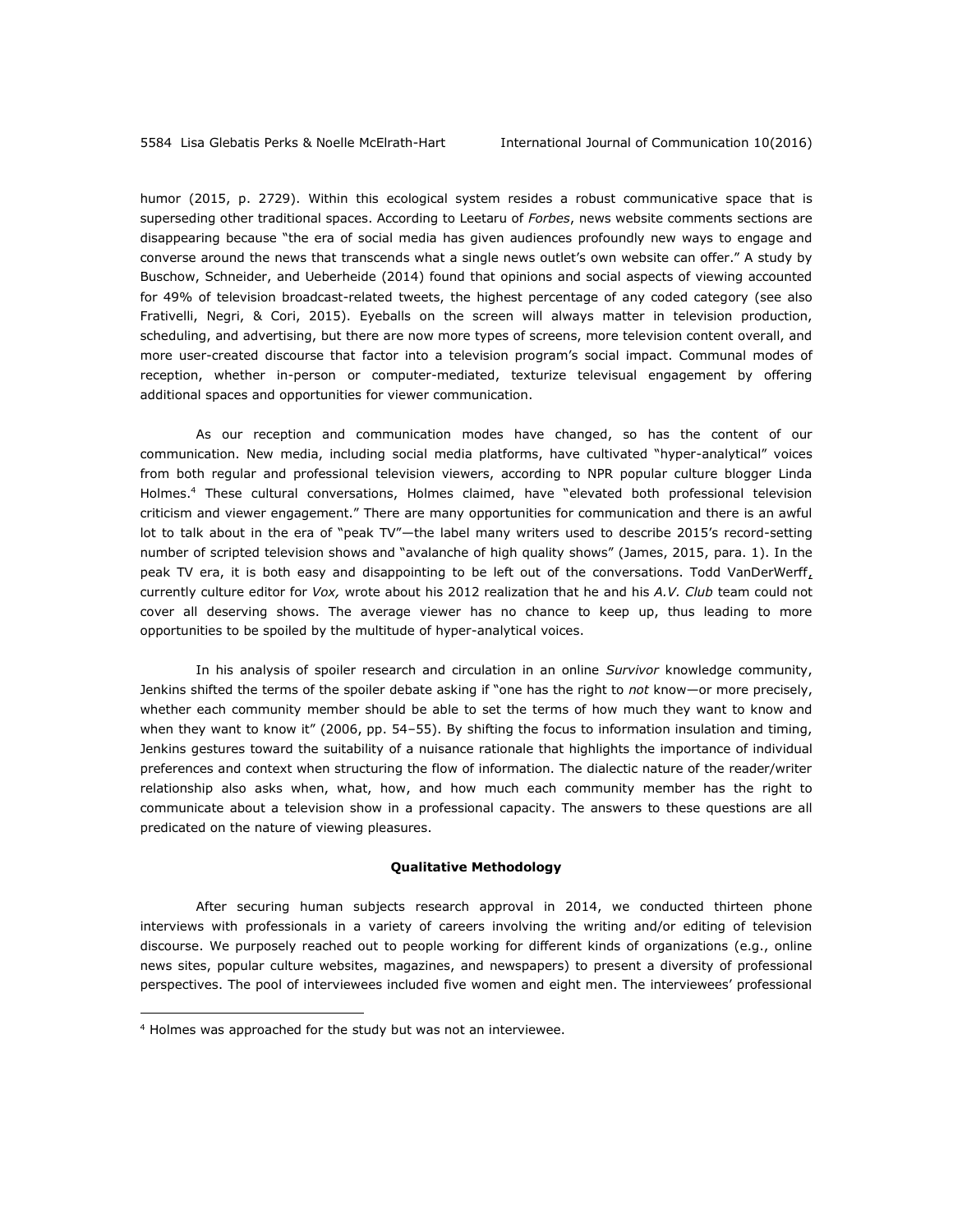writing experience ranged from four years to 25 years, with an average of 14 years among them. Interview questions included: How do you define a television spoiler? What is your general practice of including or not including television spoilers in your articles? Has your practice of including spoilers changed over time? Have your readers commented on your use of spoilers?<sup>5</sup> These questions were designed to tap into their attitudes toward spoilers, spoiler warning practices, and the perceived bases for both.

After transcribing the interviews, we analyzed the discourse using Grounded Theory, which helps to "demonstrate how logic and emotion combine to influence how persons respond to events or handle problems through action and interaction" (Corbin & Strauss, 2015, p. 11). As the Grounded Theory procedure prescribes, we read through the entire transcript, reflected upon the main ideas in segments of dialogue, re-read the transcripts, and then began analyzing the discourse (Corbin & Strauss, 2015, pp. 86–87). Our initial analysis focused on interviewees' assertions of professional credibility, empathy with readers, and logical compromises among competing interests. Those themes still course through our analysis, but we realized that varying attitudes about viewing pleasures are essential to understanding how our interviewees make decisions about using spoilers in their work. We re-analyzed the interview responses, presenting attitudes about television pleasure first before delving into the writers' and editors' spoiler practices.

### **Pleasure in the Television Experience**

Our interviewees hold coveted jobs that require recognized expertise and skill. In his work on knowledge production in communities of practice, Wenger explained that "becoming good at something involves developing specialized sensitivities, an aesthetic sense, and refined perceptions that are brought to bear on making judgments about the qualities of a product or an action" (1998, p. 81). Specialized sensitivities (and, perhaps, being a public figure) can lead to prescriptive tendencies—in this case, prescriptions about the proper ways to engage television and maximize narrative pleasures. Focusing on the persuasive role of critics, Epstein (2016) wrote, "along with knowledge, which is available to all who search it out, the critic must also have authority, the power to convince" (para. 2). At minimum, our interviewees' opinions about and experiences with narrative pleasure can have the incidental impact of shaping readers' perspectives. This section analyzes interviewees' arguments about sources of narrative pleasure and suggestions for how viewers can maximize that pleasure. The themes that follow include spoiler neutral, spoiler averse, and spoiler positive perspectives—from our interviewees and from relevant viewer or fan studies—to highlight the complexity of spoiler attitudes.

#### *Spoiler Neutral*

Stuever and VanDerWerff discursively undercut the power of spoilers, arguing that enjoying a television show and knowing some narrative information are not mutually exclusive. They admonished viewers not to get hung up in plot twists (the substance of spoilers) because there is much more to appreciate about television. We consider this attitude to be "spoiler neutral"—spoilers neither enhance nor

 $\overline{a}$ 

 $5$  For a complete list of questions, please contact the first author.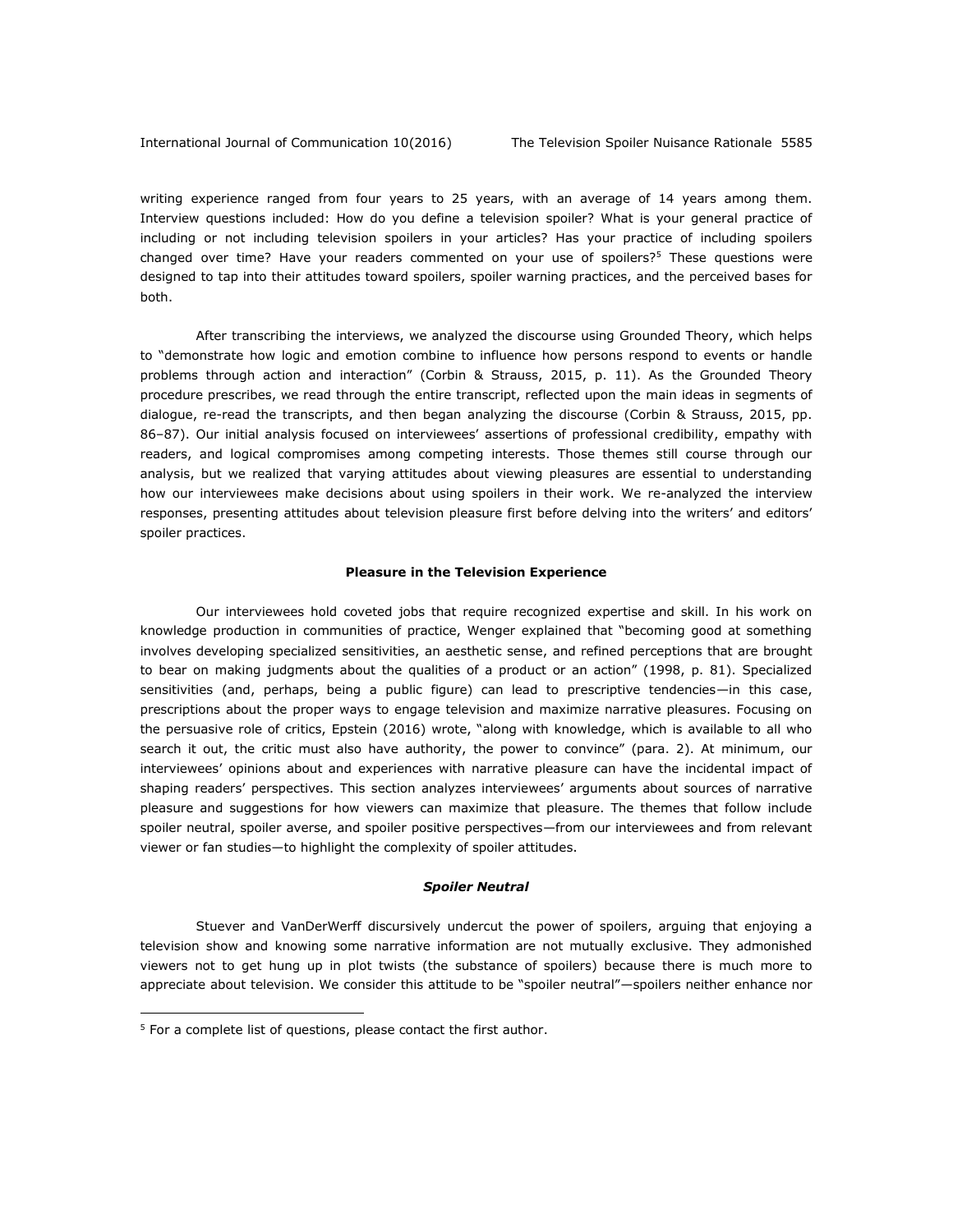diminish viewing pleasure. Stuever stated that if you are watching "solely for major plot" then "you are not fully watching." The true pleasure of television viewing, he said, is "how that story is told. It's about the artful way that it gets to that point." This attitude privileges the narrative journey over plot landmarks. VanDerWerff, too, encouraged viewers to turn their attention to greater beauty in the television landscape: "The general trend in thinking of spoilers as sort of this all-consuming evil . . . biases the conversation especially in the TV space toward only talking about plot, and that is possibly the least interesting thing on the screen." Not only did VanDerWerff advocate for a particular source of viewing pleasure, he extended that particular pleasure to conversations about television. If viewers are primarily tuning in to and talking about plot twists, they are missing out on much more enjoyable viewing experiences and communication that focus on features such as character development and aesthetics.

Spoiler studies have captured similar arguments from viewers and fans about narrative pleasure. Gray and Mittell wrote that spoilers helped some *Lost* fans to re-focus their attention on other narrative joys because "having already discovered what will happen frees them to concentrate on the formal pleasures of innovative narration and inventive presentation" (2007, para. 12). In his article on narrative complexity, Mittell described operational aesthetics as a focus not on what has happened in the narrative, but rather *how* the narrative mechanics have worked to "guide, manipulate, deceive, and misdirect" viewers (2006, p. 35). We can consider operational aesthetics a site of new and even enhanced viewing pleasure after learning spoilers. Several participants in Perks and McElrath-Hart's (2016) study on spoiler attitudes delighted in operational aesthetics after being spoiled. For example, one woman recounted knowing that a key character was coming back in *Arrow* and still enjoying the episode because, "I still didn't know how [the character came back], and the how turned out to be more interesting" (Perks & McElrath-Hart, 2016, p. 12). In this spoiler neutral perspective, knowing a plot twist does not diminish the significance of watching the events unfold as one journeys through the rich narrative.

#### *Spoiler Averse*

Jeremy Egner, assistant culture editor for *The New York Times*, spoke out against his peers' dismissal of the links between spoilers, suspense, and pleasure: "I do know some critics who say, who argue that spoilers don't matter . . . I don't agree with that . . . I feel like suspense is part of the experience of enjoying television or any other sort of narrative work." Maureen Ryan, *Huffington Post* TV critic during our interview and chief TV critic for *Variety* at the time of publication*,* also emphasized the relationship between suspense and enjoyment: "Part of them getting something from [a story] is preserving suspense, the surprises, preserving development, allowing them to experience some of it on their own." In contrast to our other interviewees, Egner and Ryan saw writers and editors as having greater potential to stand in the way of readers' television viewing pleasures by revealing substantive narrative information.

Egner and Ryan captured a perspective that is widely shared among television time shifters we surveyed: The words surprise and suspense commonly appeared in Perks and McElrath-Hart's (2016) study participants' professed reasons for spoiler avoidance. As one participant remarked, "learning what happens in a series before actually watching it . . . ruins the dramatic suspense, much like knowing what you are going to get for your birthday or Christmas" (Perks & McElrath-Hart, 2016, p. 9). In their short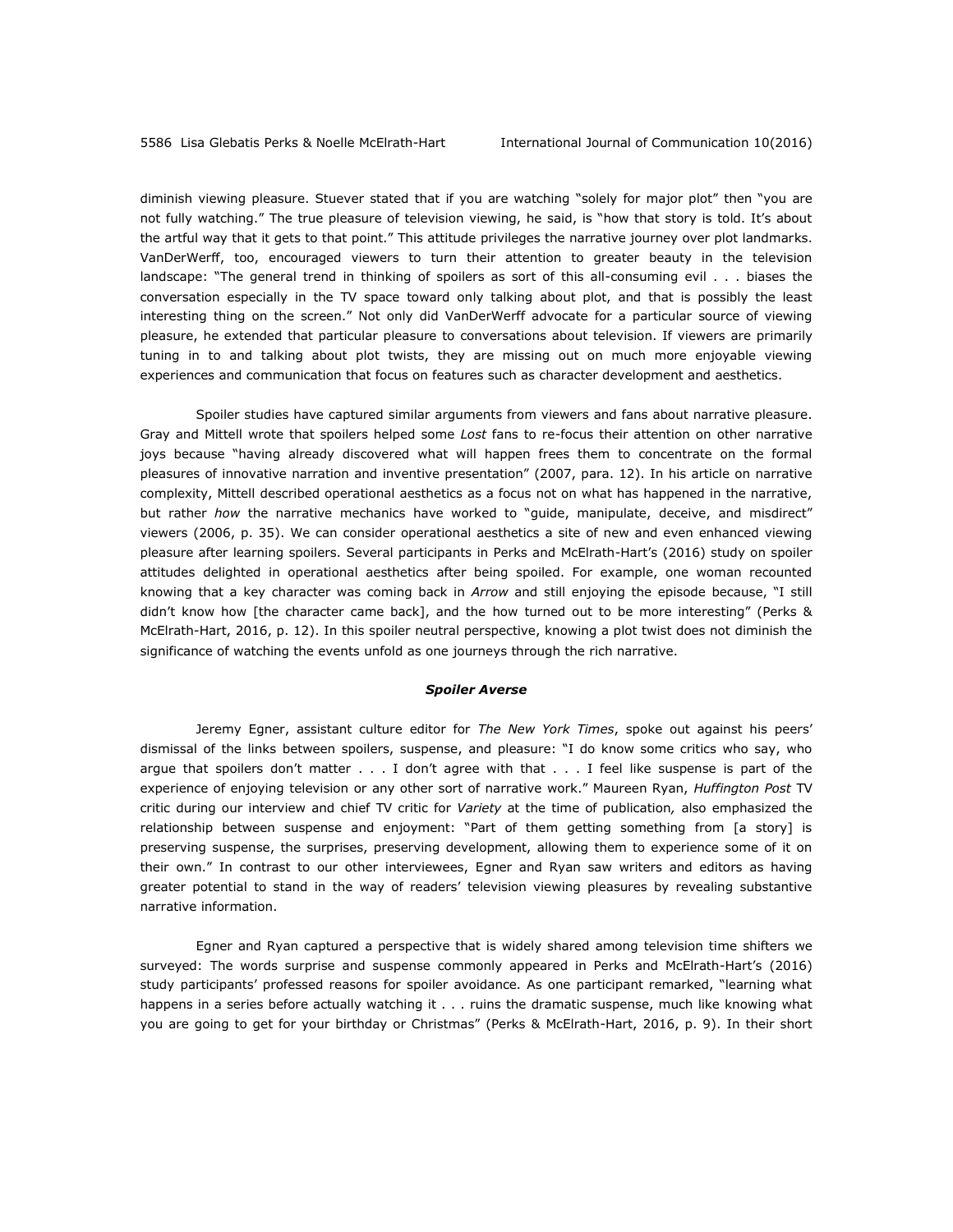story spoiler experiment, Johnson and Rosenbaum attributed the enjoyment of suspense to emotional and cognitive factors because study participants rated unspoiled stories "as more moving/thought-provoking" compared to spoiled stories (2014, p. 1079).

The spoiler averse attitudes revealed concerns not just about spoilers diminishing viewer enjoyment but about spoilers dissuading people from watching in the first place. Throughout her interview, Ryan evoked a teaser/spoiler continuum to describe narrative components that get people interested in a show compared to narrative information that can deflate pleasurable suspense. In this quote, Ryan distinguished between teaser and spoiler, respectively, and cited reader responses as the litmus test: "I don't get [reader] pushback if I describe really briefly who a character is. If you tell people what [characters] did, what the results of those actions were, then you get into trouble." The line between spoiler and teaser is undoubtedly individualized, but the judgment seems to be rendered in the outcomes—such as getting "into trouble" with readers. Angela Watercutter, senior associate editor of entertainment and popular culture at *Wired,* also drew from a teaser/spoiler divide when describing the crafting of her "binge-watch guides": The spoiler statute of limitations may be up on some decade-old, binge-worthy shows, but Watercutter said, "I definitely don't want the guide to tell you everything that happens in the show so you don't want to watch it. We're just trying to give you enough" to pique interest.

Even if we agree that one role of television critics is to serve as matchmaker between reader and television shows, the best way to cultivate those partnerships is unclear. Consider that Perks and McElrath-Hart's (forthcoming) qualitative study of time shifters revealed that around half of participants "who reported knowing narrative content before deciding to watch the show cited that narrative content and/or their spoiler sources as the *reason* they chose to watch the show." Connecting this finding to an earlier point in the spoiler neutral section, we can speculate that a spoiler may tease effectively by activating curiosity about operational aesthetics: How will the narrative lay clues that build to the plot twist?

#### *Spoiler Positive*

We began by representing a neutral view of spoilers, moved to the spoiler averse attitude, and now we end with the spoiler positive position. Deggans illustrated this perspective when he reframed spoilers as a potential viewing enhancement for people who watched the *Game of Thrones* "Red Wedding" scene after learning about the impending carnage: "you're still going to enjoy it. In fact, you might enjoy it more so waiting to see what is going to happen." The spoiler can, according to Deggans, augment the suspense by assuring that the feeling of suspense is warranted: punches will not be pulled. Summing up his 2007 *Lost* fan spoiler study with Mittell in a later publication, Gray wrote, "spoilers serve to stoke the fires of anticipation for fans, working much as trailers and previews do for continuing texts" (2010, p. 152). This enjoyable spoiler function exchanges surprise for suspenseful anticipation.

Another source of pleasure in spoilers can be found in enhanced cognitive involvement with the narrative. Gina Carbone, popular culture writer for *Wetpaint* and *Moviefone,* confirmed that some of her readers use spoilers to increase their cognitive play with a show "because they're the most passionate fan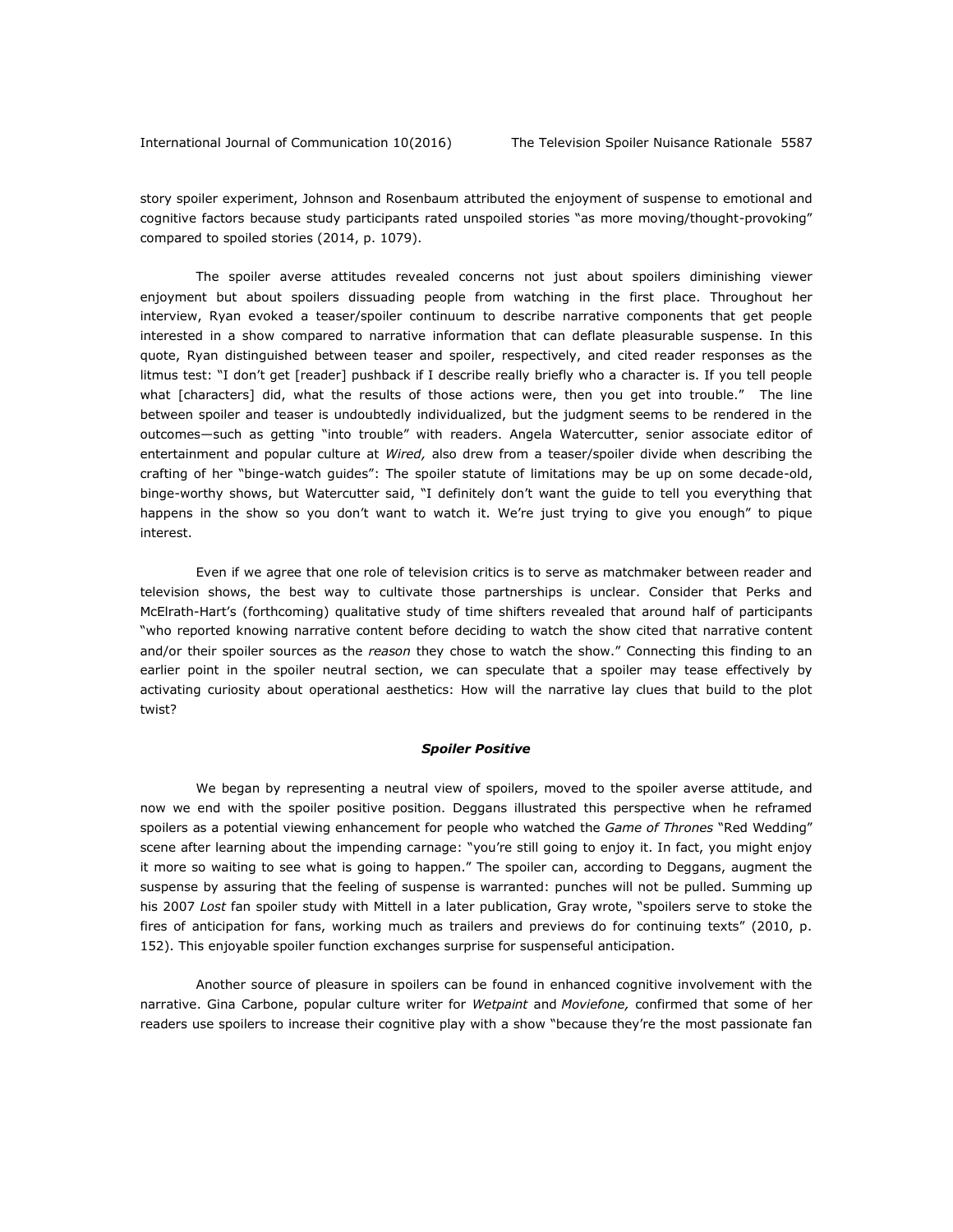who wants every little [narrative] aspect . . . Sometimes even knowing things in advance, you question it, you speculate about it even more, and then you send yourself down tangents."

Hills's argument that "spoiler fans' practices can be viewed as highly creative" (2012, p. 119) and Gray and Mittell's (2007) analysis of *Lost* spoiler fan discourse offer further support for these claims. Gray and Mittell advanced a link between spoilers/teasers and critical engagement, writing, "most spoiler fans did not see spoilers as about explicitly solving mysteries, but rather as offering teasers, creating as many questions as they answer, and enhancing the terrain for speculation about the general puzzle surrounding *Lost*" (2007, para. 36). Although spoilers may never find universal adoration, this theme's negation of their usual connotations—plot enhancements rather than destroyers, narrative teasers rather than deterrents—productively alters the scope of their meaning.

#### **Practices Informed by (Dis)pleasures**

The divergent views on television pleasures and spoilers described above do not lead us to a spoiler truce. Rather, they help us understand the rocky terrain writers and editors traverse on a regular basis. Spoiler definitions and functions are evolving along with viewing pleasures. So how have our interviewees responded to those changes? Three key spoiler concerns emerged from the analysis of interviewee transcripts: temporality, content, and packaging.

#### *Temporality: When to Publish*

Interviewees offered a wide range of responses about the appropriate time to wait before revealing narrative details, suggesting that this is a central concern in the debate. John Jurgensen, entertainment reporter for *The Wall Street Journal,* succinctly affirmed this claim, stating, "The hard part is knowing when the statute of limitations expires . . . There's no sliding scale of spoiler alerts." *Vulture* TV columnist Margaret Lyons was on one side of the temporality continuum with her statement, "Once it airs, that's fair game." Lyons extended the analogy between her work and other forms of journalism to justify this professional obligation: "It's news. It's happening. This is what I cover. You wouldn't expect sports reporters not to report box scores even if you haven't watched the game yet." Lyons argued that time shifting does not have to change all entertainment journalism by drawing a connection to sports television, an entertainment genre that has largely been insulated from the spoiler debate because of its in-time pleasures. This statement about timeliness rests on a foundational syllogism: news must be timely; entertainment journalism is news; entertainment journalism must be timely.

News timeliness was also a key concern for Sean O'Neal, senior editor of *The A.V. Club*, who stated that spoiler-phobia "makes it really difficult for us to do our jobs, and what we're supposed to do is report news, which are new things by definition." O'Neal evoked conflicting audiences for his work: readers who want news and readers who want to avoid spoilers. His professional obligations prioritize the former, but the nuisance rationale allows both to stand on equal footing and have their needs met as we will see in the final section of analysis.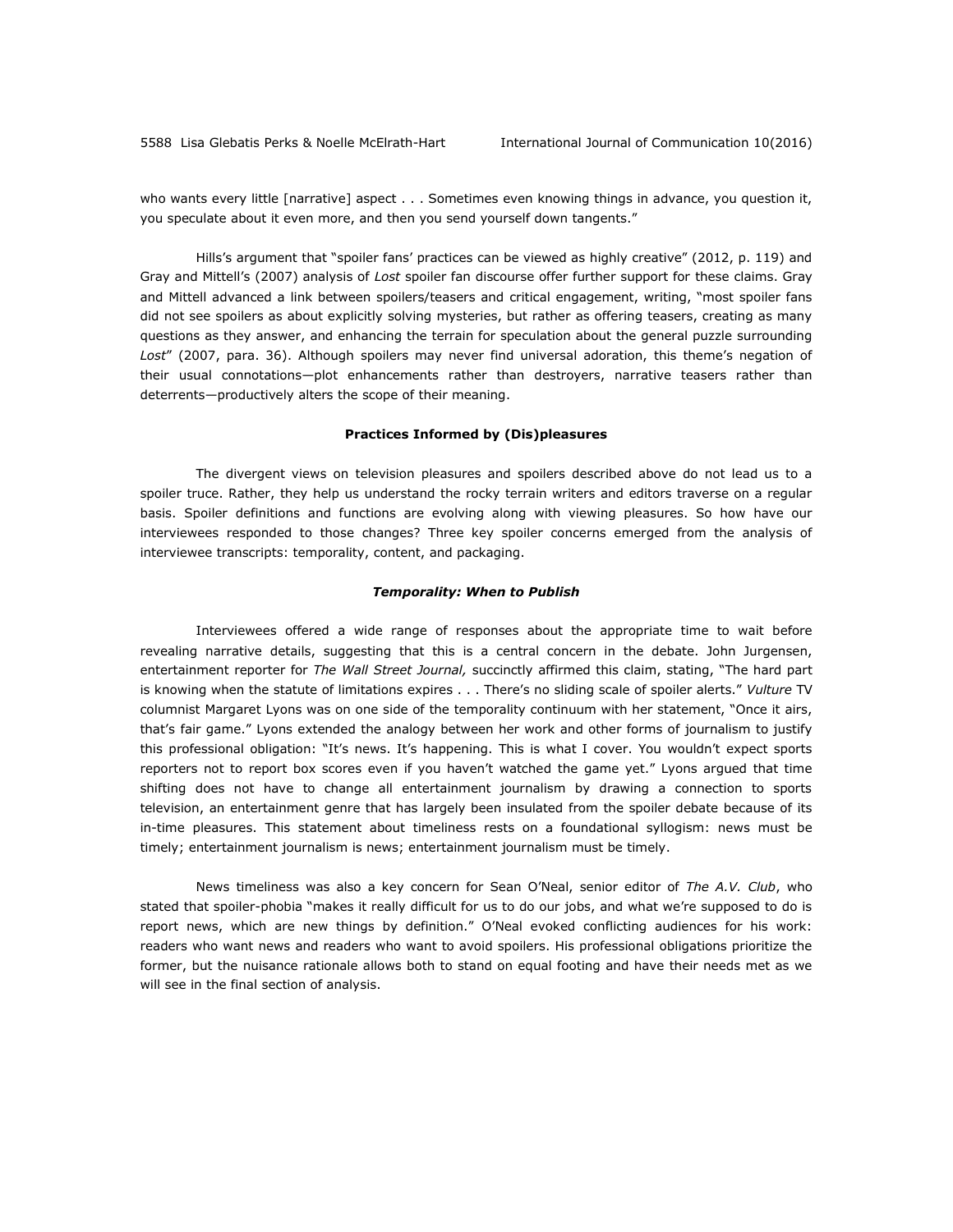Other interviewees acknowledged the significance of an episode air date when considering the publication of spoilers, but they advocated for more flexible temporal practices. Egner named the air date as "The only standard, objective standard we can really sort of use when it comes to spoiler," but he only considered spoilers "fair game" in criticism pieces "a few days after the thing airs." Deggans saw spoilers as gradually losing their bite "once you get a couple of weeks out" from their original release. After that temporal padding, Deggans was unapologetic about including narrative details in his criticism, challenging the commitment of spoiler-averse latecomers: "most people who care about the show have seen it already." We see that for some interviewees, the air date is an objective, rational temporal standard, but many still offered a temporal cushion for time shifters. One way that they are responding to shifting television pleasures and spoiler definitions is to bend conventional standards and slow the dissemination of detailed narrative information, a form of temporary insulation (or nuisance prevention).

Viewers who "care about" a show are encouraged to watch earlier rather than later in part because of the social nature of television viewing. Spoilers abound not just from journalists and critics, but from other viewers who are excited to discuss what they just watched to expand and deepen their appreciation of a story. Jurgensen pointed to social media as a form of spoiler relief for the *Wall Street Journal*: "It's more likely [readers are] going to get something spoiled on Twitter, Facebook, or social media rather than our coverage, which is not happening in real time . . . We're less of an offender than we have been." Egner concurred with these sentiments, offering the specific example, "If you know something about *Walking Dead* and you see that Tyrese is trending on Twitter or did that night, it leads you to think something bad happened to him." Social media, Watercutter stated, makes "it easier for things to be spoiled long before I get to them," so she would scan the Internet to "take the temperature of what is and isn't revealed to somebody who hasn't actually watched the show yet" before deciding how much to reveal and how to package particular narrative reveals.

Because the work of professional and amateur TV commentators mixes together in what Poniewozik, TV critic for *TIME* magazine during our interview and chief TV critic for *The New York Times*  during publication*,* called a "soup of media input," spoilers from other sources can provide the professionals with a pass to speak and write freely. These examples also highlight the need that viewers and amateur critics feel to communicate about television in the moment. The rights of time shifting spoiler-phobes need to be balanced with the rights of others who are clamoring for pleasurable, in-time television conversations.

## *Content: What to Write*

Balancing these competing needs presents a challenge for writers and editors who are trying to produce engaging discourse. This theme analyzes interviewees' statements about using narrative information in their work. As the interviewees describe the content of their writing, they implicitly evoke generic conventions and reader expectations: What do I need to include in an insightful, engaging, and well-supported work of criticism or journalism? These persuasive statements do not advocate for spoiler absolution, but they do argue that spoilers play a necessary role in the substance of written discourse about television.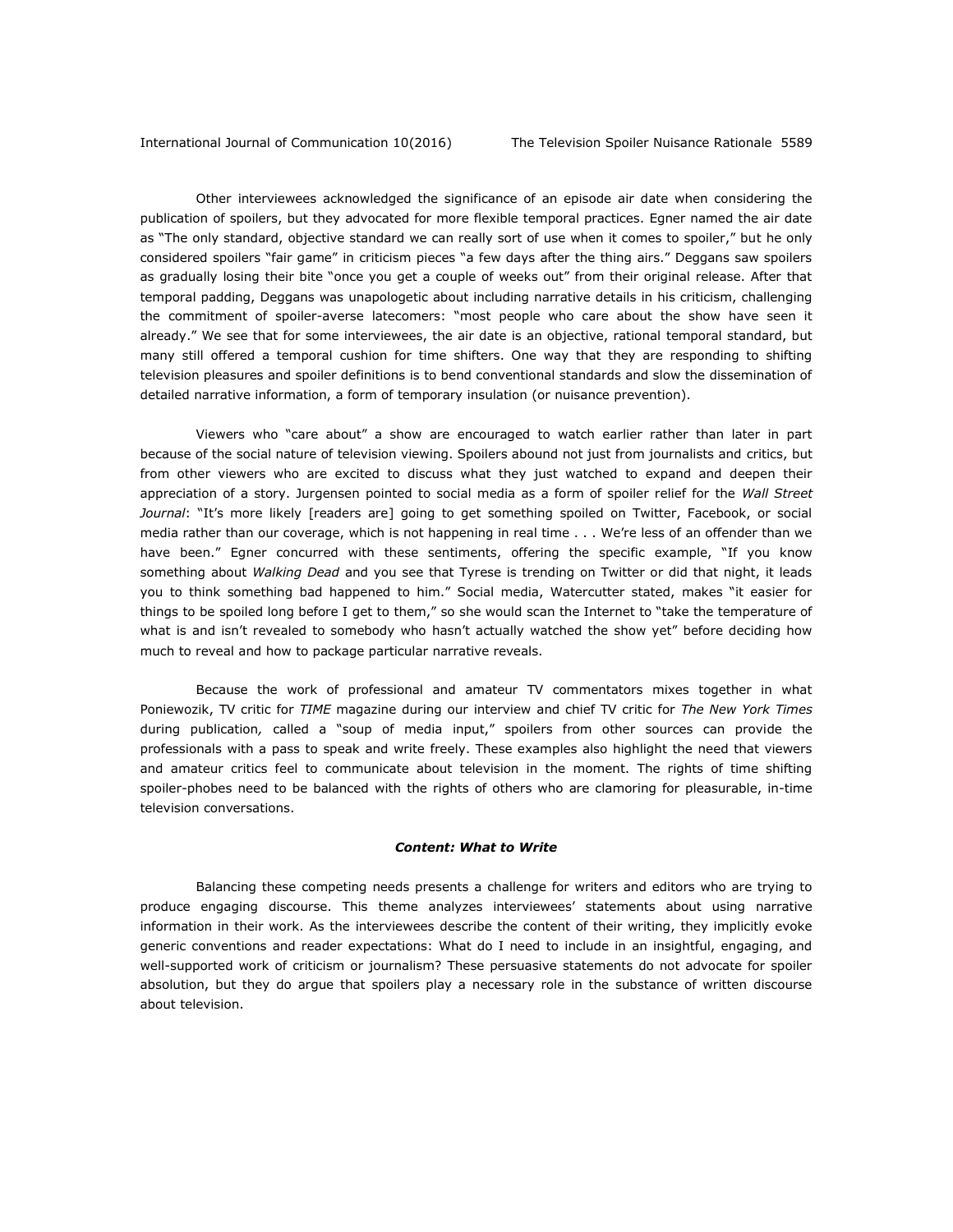Several interviewees who identified as TV critics argued that the nature of criticism necessitates the inclusion of plot information. Stuever noted that he has to reveal narrative details because without them it is "impossible to write about television intelligently." Poniewozik claimed that criticism must include some narrative information, such as quotes from scenes and information about characters "because you don't simply make proclamations about the quality of something without giving substantiation to it." He justified the need for narrative details—often from multiple stories—by explaining that television criticism is rooted in the literary tradition; "therefore, you should be able to use those same tropes and strategies in the criticism of it, which includes referring to a history and connecting ideas across them." References to previous works that collectively comprise a cultural history or arts movement are thus seen as necessary ingredients for thoughtful criticism. Poniewozik bolstered his argument by citing the standard, innocuous practice of referencing Shakespeare plays in criticism "even though not everybody has seen or read every Shakespeare play."

Comparisons serve a meaningful critical purpose; yet, they can present a thorny situation for readers who feel misdirected by an article's headline or perceived focus. The Deggans (2014) article cited in this essay's opening Twitter battle involved a comparison between *The Walking Dead,* a show mentioned in the article title, and other popular shows that were not previewed in the headline*.* The article addressed literary adaptations and how additional storylines and twists in the television versions add new meaning to the stories. Certainly, the analysis of multiple literary adaptations—*Walking Dead, Game of Thrones,* and *Dexter*—enhances the article's scope and support. However, for time shifters who are scanning headlines to avoid spoilers for specific shows, the comparison to another show can be an unwelcome surprise.

Narrative substantiation is necessary for making a sound inductive argument, but not all narrative detail is necessary: our anonymous critic avoided gratuitous spoilers, stating instead, "I only talk about sensitive plots if I have something interesting to say about them." She, however, was not concerned with how recently a show aired, nor was she willing to skirt sensitive plot issues to appease readers. This attitude was explicitly based on her style of writing: "my writing about television, it's meant to be literary period-type writing, and it's the kind that deals with it as it happens and find new ways of thinking about it." She contrasted this style with "buzz oriented" writing that is "meant to kind of appease people." Because she writes for a more traditional literary criticism purpose, she noted, "I don't feel obliged in the same way to not spoil." Viewed through this lens, narrative reveals are not latent spoilers but rather evidence and framing for illuminating, critical assessment of an artistic work.

Although our interviewees had different thoughts on what it meant to "ruin" a viewing experience for a reader, a consistent thread is that they sought to balance professional obligations with readers' viewing pleasures. O'Neal said it was his job to report on recently aired television shows, but also stated, "it's my job to not ruin a show for anybody. I personally don't like [being spoiled] either . . . So I try to be sensitive about it." Egner mirrored O'Neal's empathic sentiment, noting, "I don't want to ruin anything for anyone. I don't take any joy from it." Ryan noted that sensitivity is an important part of drawing in readers: "I'm in the business of getting people to come back and read my stuff, tomorrow, or next week . . . If you're a jerk about your information, you're not going to cultivate that audience."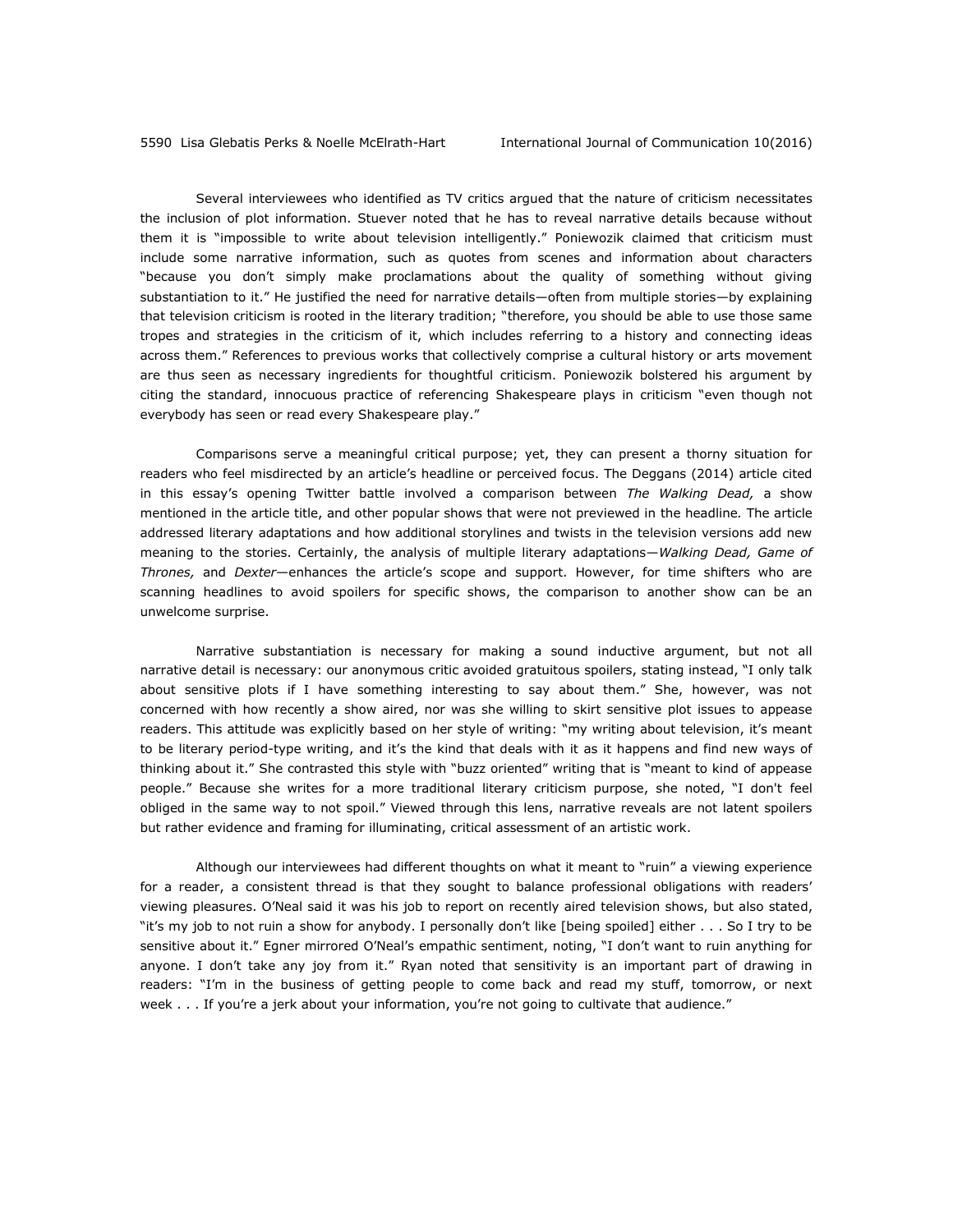Alan Sepinwall, TV critic for *HitFix*, was contrite when discussing a time when he goaded readers into concluding their own spoilers by announcing which actor's contract had not been renewed following a violent cliffhanger on *ER*. He recounted: "I got a bunch of angry letters, and those people were right. There were casting spoilers and just rubbing it into peoples' faces in that moment." This example demonstrates that power differentials exist in viewing communities, but many professional writers and editors are responsive to their readers—especially a critical mass of disappointed reader voices. Sepinwall received angry responses, considered them justified, and altered his practices accordingly. Expressions of empathy with readers, when coupled with accounts of remorse, suggest that writers' and editors' views on both publication timing and appropriate content can become malleable in response to reader input.

### *Packaging: All in the Presentation*

Heretofore this essay has captured a variety of (sometimes opposing) opinions and practices related to spoilers. We see agreement in our final theme: writers' and editors' ideas about "properly packaging" their discourse about television. This is the form or shape their content takes. We see this theme governed by nuisance rationale principles that preserve the right for willing readers or listeners to enjoy discourse about television *and* allow most spoiler averse to engage in strategic avoidance. It is the way that our interviewees best meet divergent reader needs, preserving both viewing and communication pleasures. Proper packaging always includes spoiler-free headlines and pictures, sometimes a well-placed "spoiler alert" (or its more wordy equivalent), and promotion of mutual understanding between writer and reader. Proper packaging, according to VanDerWerff, "should prepare people who haven't seen it, to not read it." Sepinwall stated his overarching philosophy as such: "It's all about [readers] opting in." To borrow from the *FCC v. Pacifica* language, the nuisance rationale of spoilers means that sensitive narrative information should not intrude into unwilling readers' minds.

None of the interviewees would knowingly put spoilers in their publication headlines that readers could easily stumble upon. O'Neal often expressed resentment of spoiler-phobes, but assumed all responsibility for headlines, stating, "I understand if you're mad if I put [a spoiler] in the headline." Egner highlighted the ease of headline spoiler access: "That's something somebody can see even if they're not looking for it." The key point here is that the reader does not have agency in the information exchange if a headline featured on a website or in a print publication contains a spoiler. Once readers click on an article, read past the print headline, or search for the specific details of a plot twist, they assume greater responsibility for finding narrative information. This spoiler-free headlining strategy reinforces Baym's (2000) observation that titles help structure an online community and help participants best meet their needs for specific communication. The spoiler-free headline zone functions as a filter to bring in readers who knowledgeably opt in.

Carbone had the only outlying headline strategy: she used two. Carbone would put "Spoiler Alert" or similar phrase in a headline that appeared on the *Wetpaint* site, but also wrote a search engine optimization (SEO) headline that would include the *content* of the spoiler. The SEO headline and accompanying article would emerge only after the reader had searched for the specific plot twist. The audience for spoiler-laden headlines, Carbone explained, are people "searching around trying to find reactions to the big news that happened." A 2016 article by Sara Boboltz also revealed that *The*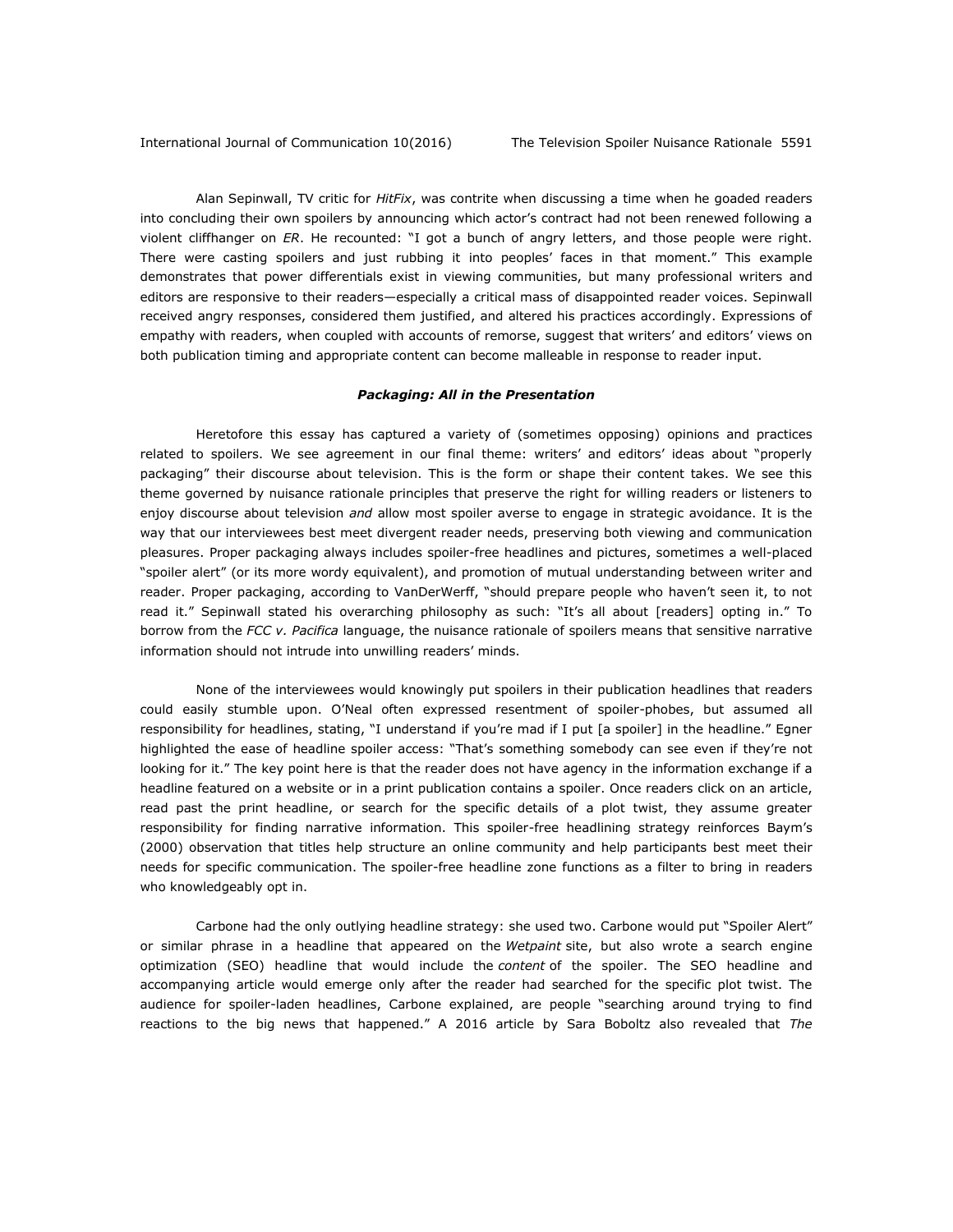*Huffington Post*'s editors have the spoiler-mitigating power to create dual headlines: the article has a more specific title and the link that is shared through social media has a more vague title (so as not to upset unwitting social media users). As writers and editors consider unique strategies to meet the needs of their readers, it may be helpful to know Carbone's finding that spoiler-laden headlines drew more traffic than spoiler alerts. Carbone's statistical evidence reinforces the importance of giving social members of the viewing community what they desire: communication about recent, surprising television moments.

Sepinwall broadened the scope of his opt-in strategies beyond headlines and into other visual attention grabbers: "I try not to put spoilers in tweets. I try not to whenever possible or use photos that might give things away." Tweets and pictures both provide quick, unavoidable information without taking a second agentic step (like clicking, turning a page, or hitting play). Sepinwall's tentative language ("try not to whenever possible") acknowledges that he and other writers do not have unassailable judgment when assessing what is a spoiler-y tweet or photo, but they give much thought to protecting readers*.*  VanDerWerff recalled using a picture from the very first *Hannibal* episode to accompany an article and having many readers get upset because "if you hadn't seen any of the season, [the picture] would seem like it was a huge spoiler." Complicating these spoiler practices is the fact that a false sense of being spoiled may prevent readers from watching the show and being able to see the writer's or editor's side: why the photo or other piece of information was *not* a spoiler.

Opinions differed on how to properly package recaps—writing that provides the CliffsNotes of an already-aired episode. The major theme is that readers *should* know that a recap will include narrative information, but writers and editors still provided extra warnings. Egner waffled on the subject, stating, "with recaps there's this sort of understanding that this is specifically a little mini review or digest about a specific episode of a specific show" but conceding, "usually we do include some sort of spoiler alert." Egner thought that "most reasonable people" would know that a recap contains narrative information, but there can always be vocal, indignant exceptions. Poniewozik wrote in 2013 that "SPOILER ALERT-ing anodyne information" (para. 12) broadens the definition of a spoiler, but he surmised in our interview that many critics go overboard with warnings because they do not want to be "dealing with pissed off, whiny people on the internet." Watercutter took a least objectionable approach, acknowledging that formal conventions set expectations—"hopefully people are aware of what they're looking at when they start reading [a recap]"—but always beginning recaps with a warning. Spoiler alerting a recap is a sometimes-grudgingbut-always-generous way to keep the peace among different factions. It is a sacrifice that writers and editors make to minimize harm.

Many interviewees built in extra spoiler protections for their readers and also encouraged readers to take control of meeting their own needs. Spoiler-sensitive time shifters were encouraged to recognize that their viewing patterns, reading habits, and internet use actually create opportunities to be spoiled. Sepinwall oriented his spoiler philosophy around a particular saying: "'At a certain point, you have to live in the world,' and you can't demand that the world bends to your viewing schedule." O'Neal reiterated that readers are opting in when choosing to read articles about television shows. He urged them: "Take control of your life. Don't voluntarily click on stuff and then get mad." Many writers and editors see themselves as merely asking the readers to save themselves from spoilers and to demonstrate sensitivity toward those who want to engage in conversations about already-aired television. Reader recognition of the generic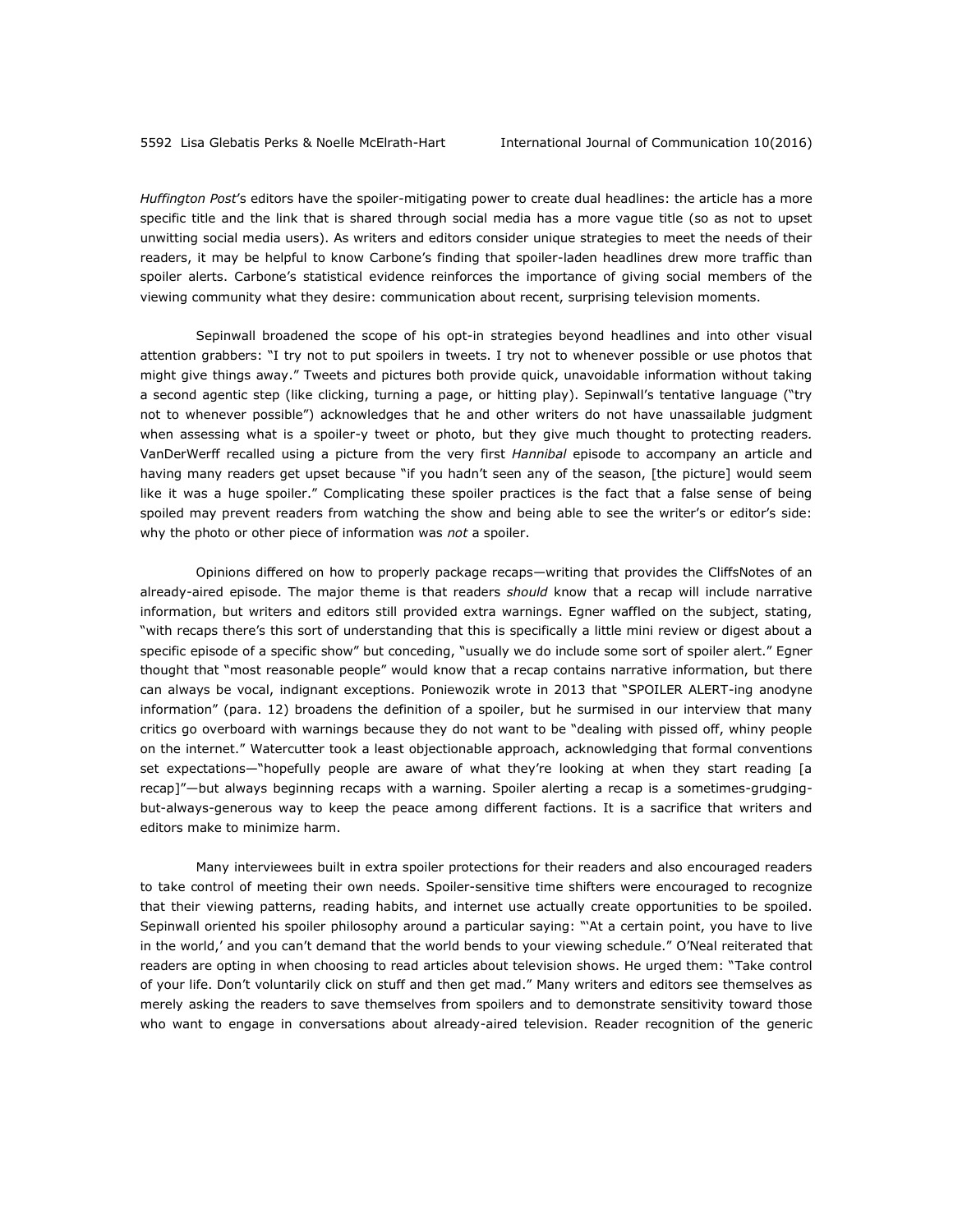conventions in television discourse (e.g., recaps contain plentiful narrative information) and attention to spoiler alerts are ways to assume responsibility for their own viewing pleasures and preferences.

#### **Conclusions**

Lotz noted that the television control technologies enabling time shifting have "diminished the already languishing notion of television as an initiator of watercooler conversation—a notion once enforced through the mandate of simultaneous viewing" (2014, p. 27). Many of these conversations are still taking place in fits and starts through the digital watercooler (Matrix, 2014). This essay paves the way for cooperation between the professionals who send out watercooler invitations and those who mosey by for a drink.

We began our analysis by presenting our interviewees' three different views on spoilers and television pleasure—neutral, averse, and positive. Although the three points are contradictory, all are valuable perspectives that also had support from various audience or fan studies about spoilers. Knowing a spoiler may indeed undercut pleasurable suspense; however, spoilers can also draw new viewers into a show and enhance cognitive play by encouraging viewers to speculate about events or pay closer attention to operational aesthetics.

While describing their spoiler attitudes and practices, writers and editors implicitly or explicitly offered four different views of their roles: the *reporter* who delivers timely news, the *matchmaker* who encourages readers to pick up enjoyable shows, the *literary* critic who invites readers to see stories in new or intriguing ways, and the *facilitator* who contributes to and cultivates conversations about engaging stories. Varying attitudes toward spoilers and perceptions of their roles as writers and editors undergirded the interviewees' practices about when to publish, what content to publish, and how to package that content. For example, interviewees who took on the reporter role felt an obligation to fully cover television content without temporal padding. Interviewees who saw themselves as matchmakers tended to be cautious about publishing spoilers and/or committed to providing obvious spoiler warnings, especially if they saw a strong link between suspense and viewing pleasure. Literary critics often justified their inclusion of narrative details (from many stories) as necessary support for their arguments about new ways of seeing or interpreting a show. Facilitators would often pay attention to the conversations around them as they decided how best to intervene in the discourse.

We see proper packaging as the prominent area of consensus that largely elides those differences. Most interviewees agreed that they should give their readers fair warning about spoilers, putting the onus on readers to opt-in to discussions about narrative content. These practices represent a nuisance rationale approach to spoilers that balances narrative revelation and insulation. In a media environment of fragmented viewing patterns, divergent attitudes about viewing pleasures, and differing needs for communication about television, this nuisance rationale is our greatest hope for continuing vibrant, meaningful discussions about media that do not interfere with would-be viewers' potential pleasures.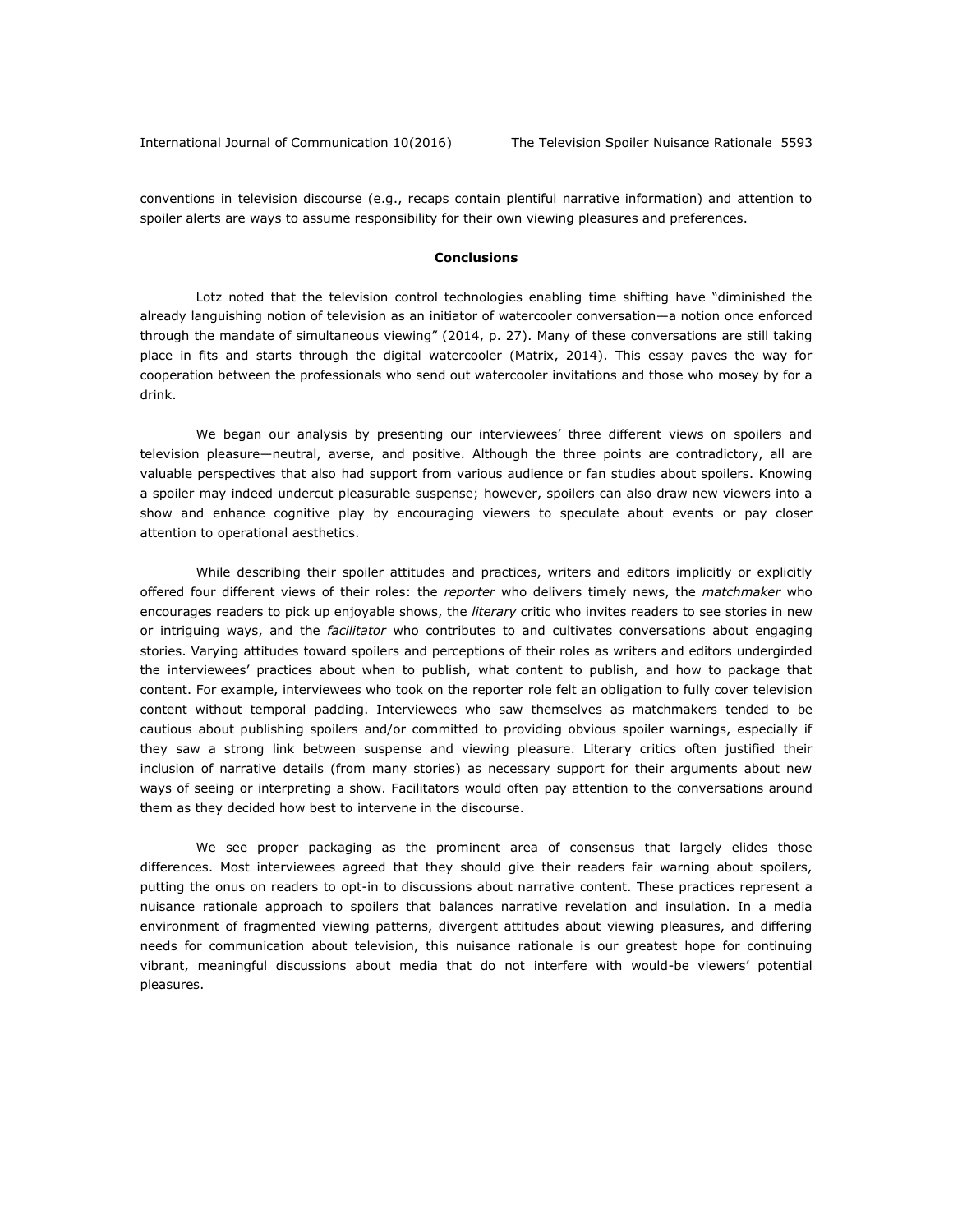Writers and editors revealed many ways in which they attempted to exercise due diligence about spoilers, but they also appealed for shared sacrifice in this mutualistic viewing community. VanDerWerff, for example, stated, "It's my job to police what I say to a reasonable degree, but it's also your job [as a reader] to avoid stuff that's going to spoil you." Understanding the generic conventions of various forms of television commentary—what each type of writing includes, how it is organized, and what its purpose is will go a long way in facilitating readers' willing consent. Other writers encouraged readers to think carefully about narrative pleasures and remain open-minded about the possibility that knowing narrative details may not ruin their relationship with a television show.

The findings here are applicable to the negotiation of other new media communicative tensions. Multiple voices should be considered to reach mutually agreeable guidelines about divisive issues such as the appropriate content and frequency of workplace emails, or parameters for posts in social media groups. The nuisance rationale can be used to frame the negotiation of conflicting rights: one's right to communicate should be balanced with another's right not to receive communication. Compromises are most likely reached by understanding others' concerns, motivations, goals, and perspectives. Our analysis of the interviewee discourse highlights three essential components of negotiating communicative tensions in the new media environment: (1) acknowledging the diverse communicative needs of all members in a community; (2) being open-minded about the potential benefits of receiving communication; (3) working to minimize the intrusiveness of communication that may not be of equal value to those in the community.

The spoiler debate that rests on a foundation of perceived disrespect has been a source of frustration and disappointment for many who take pleasure in viewing television and engaging in television conversations. Discourse about television provides exciting possibilities for viewers to expand their involvement with a series, find new series, connect with other viewers, and learn intriguing new viewpoints. Cultivating greater understanding of the conditions under which professional television commentary is produced and circulated will help readers avoid stumbling upon spoilers or better recover from such stumbles. If writers, editors, and readers can all behave in ways that mutually respect the need to know and the need not to know, we will have a more harmonious culture with a robust digital watercooler—one that preserves agentic opportunities for bubbly exchanges as well as suspenseful silences.

#### **References**

- Baym, N. K. (2000). *Tune in, log on: Soaps, fandom, and online community.* Thousand Oaks, CA: SAGE Publications.
- Boboltz, S. (2016, May 26). The Internet is dark and full of spoilers, but it doesn't have to be. *The Huffington Post.* Retrieved from [http://www.huffingtonpost.com/entry/internetspoilers\\_us](http://www.huffingtonpost.com/entry/internetspoilers_us%0b_57471935e4b0dacf7ad423a8) [\\_57471935e4b0dacf7ad423a8](http://www.huffingtonpost.com/entry/internetspoilers_us%0b_57471935e4b0dacf7ad423a8)

Booth, P. (2010) *Digital fandom: New media studies*. New York, NY: Peter Lang.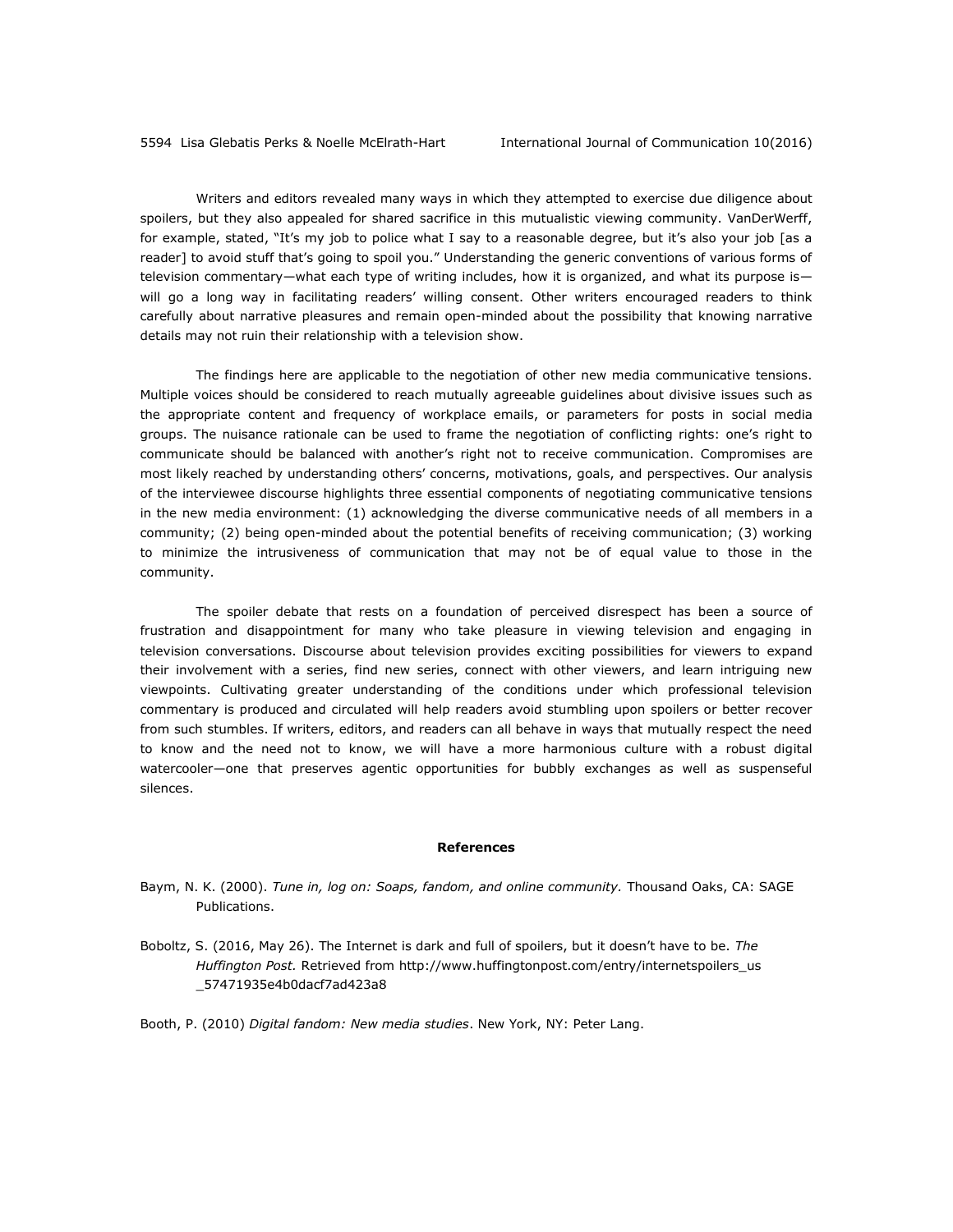- Building time-shifted audiences: Does social TV play a role? (2014, November 4). *Nielsen*. Retrieved from [http://www.nielsen.com/us/en/insights/news/2014/building-time-shifted-audiences-does-social](http://www.nielsen.com/us/en/insights/news/2014/building-time-shifted-audiences-does-social-tv-play-a-role.html)[tv-play-a-role.html](http://www.nielsen.com/us/en/insights/news/2014/building-time-shifted-audiences-does-social-tv-play-a-role.html)
- Buschow, C., Schneider, B., & Ueberheide, S. (2014). Tweeting television: Exploring communication activities on Twitter while watching TV. *Communications, 39*, 124–149. doi:10.1515/commun-2014-0009
- Corbin, J., & Strauss, A. (2015). *Basic qualitative research: Techniques and procedures for developing grounded theory* (4th ed.). Boston, MA: SAGE Publications.
- Deggans, E. (2013, January 13). TV spoiler alert! You can't avoid them. *Tampa Bay Times*. Retrieved from <http://www.tampabay.com/features/media/tv-spoiler-alert-you-cant-avoid-them/1270426>
- Deggans, E. (2014, October 11). AMC's *The Walking Dead* is a hit show with two meanings. *National Public Radio.* Retrieved from [http://www.npr.org/2014/10/10/355130974/amcs-the-walking](http://www.npr.org/2014/10/10/355130974/amcs-the-walking-dead-is-a-hit-show-with-two-meanings)[dead-is-a-hit-show-with-two-meanings](http://www.npr.org/2014/10/10/355130974/amcs-the-walking-dead-is-a-hit-show-with-two-meanings)
- Epstein, J. (2016, March 16). Where have all the critics gone? *Commentary Magazine.* Retrieved from <https://www.commentarymagazine.com/articles/where-have-all-the-critics-gone/>
- Federal Communications Commission vs. Pacifica, 438 U.S. 726 (U.S. Supreme Court 1987).
- Fiske, J. (1988). Critical response: Meaningful moments. *Critical Studies in Mass Communication, 5*, 246– 251. doi:10.1080/15295038809366708
- Franich, D. (2014, February 20). Entertainment geekly: The new rules of spoilers. *Entertainment Weekly.*  Retrieved from<http://www.ew.com/article/2014/02/20/spoiler-rules-entertainment-geekly>
- Frativelli, F., Negri, F., & Cori, E. (2015). Social media communities of practice: Reputation at risk. *International Journal of Management Cases, 17*, 102–119.
- Gray, J. (2010). *Show sold separately: Promos, spoilers, and other media paratexts.* New York: New York University Press.
- Gray, J., & Mittell, J. (2007). Speculation on spoilers: Lost fandom, narrative consumption and rethinking textually. *Particip@tions, 4*. Retrieved from [http://www.participations.org/](http://www.participations.org/%0bVolume%204/Issue%201/4_01_graymittell.htm) [Volume%204/Issue%201/4\\_01\\_graymittell.htm](http://www.participations.org/%0bVolume%204/Issue%201/4_01_graymittell.htm)
- Herbig, A., & Herrmann, A. F. (2016). Polymediated narrative. The case of the *Supernatural* episode "Fan Fiction." International Journal of Communication, 10, 748-765. Retrieved from <http://ijoc.org/index.php/ijoc/article/view/4397/1560>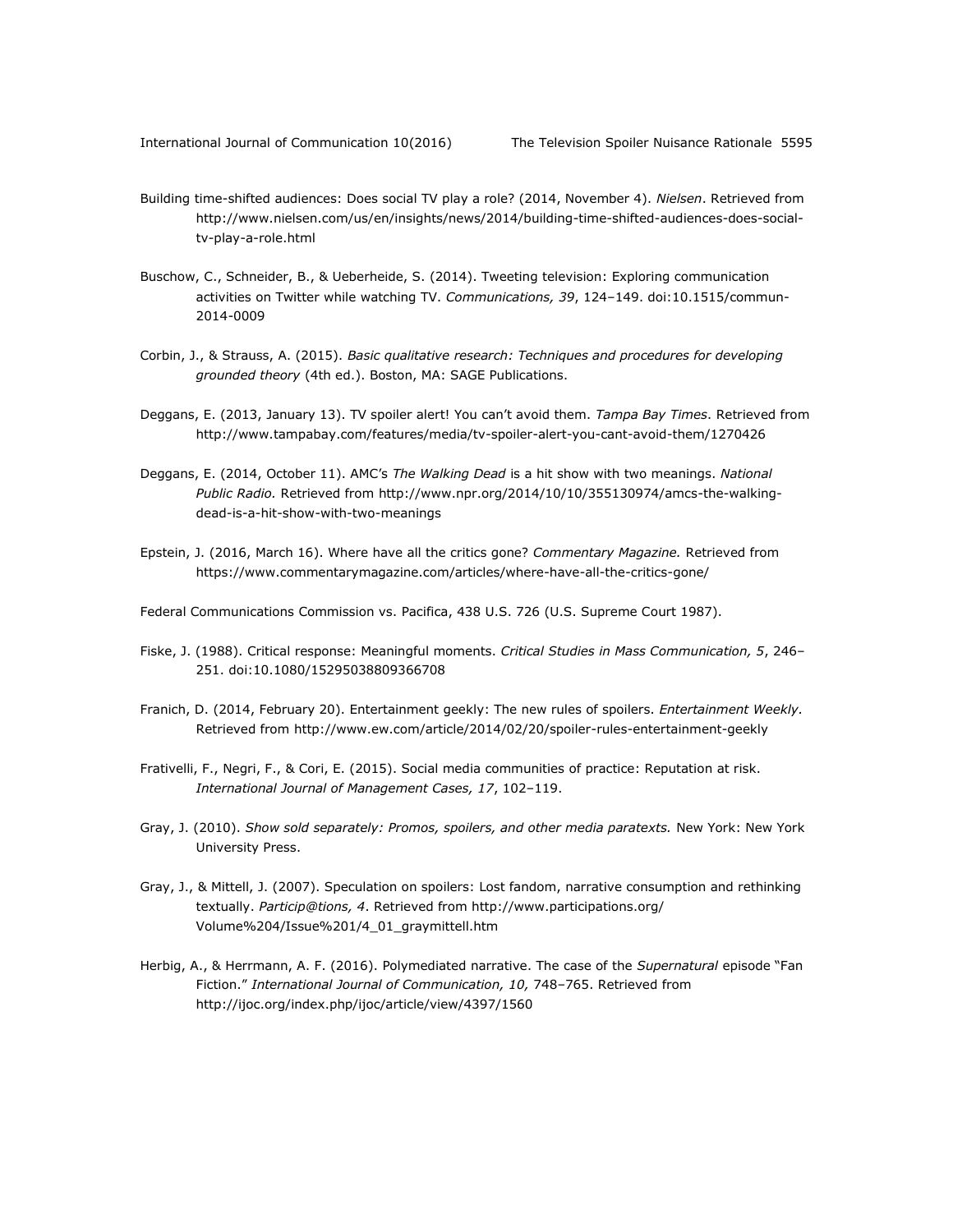- Highfield, T. (2015). Tweeted joke life spans and appropriated punch lines: Practices around topical humor on social media. *International Journal of Communication, 9,* 2713–2734. Retrieved from <http://ijoc.org/index.php/ijoc/article/view/3611/1450>
- Hills, M. (2012). Psychoanalysis and digital fandom: Theorizing spoilers and fans' self-narratives. In R. A. Lind (Ed.), *Produsing theory in a digital world: The intersection of audiences and production in contemporary theory* (pp. 105–122)*.* New York, NY: Peter Lang.
- Holmes, L. (2015, August 17). Television 2015: Full drops and single shots. *National Public Radio*. Retrieved from [http://www.npr.org/sections/monkeysee/2015/08/17/432569378/television-](http://www.npr.org/sections/monkeysee/2015/08/17/432569378/television-2015-full-drops-and-single-shots)[2015-full-drops-and-single-shots](http://www.npr.org/sections/monkeysee/2015/08/17/432569378/television-2015-full-drops-and-single-shots)
- James, M. (2015, December 16). 2015: Year of "peak TV" hits record with 409 original series. *Los Angeles Times*. Retrieved from [http://www.latimes.com/entertainment/envelope/cotown/la-et-ct-2015](http://www.latimes.com/entertainment/envelope/cotown/la-et-ct-2015-peak-tv-new-record-409-original-series-20151216-story.html) [peak-tv-new-record-409-original-series-20151216-story.html](http://www.latimes.com/entertainment/envelope/cotown/la-et-ct-2015-peak-tv-new-record-409-original-series-20151216-story.html)
- Jenkins, H. (2006). *Convergence culture: Where old and new media collide.* New York: New York University Press.
- Johnson, B. K., & Rosenbaum, J. E. (2014). Spoiler alert: Consequences of narrative spoilers for dimensions of enjoyment, appreciation, and transportation. *Communication Research, 42*, 1068– 1088. doi:10.1177/0093650214564051
- Kois, D. (2008, March 13). Spoilers: The official *Vulture* statutes of limitations. *Vulture*. Retrieved from [http://www.vulture.com/2008/03/spoilers\\_the\\_official\\_vulture.html](http://www.vulture.com/2008/03/spoilers_the_official_vulture.html)
- Leetaru, K. (2015, November 10). Is the era of reader comments on news websites fading? *Forbes.*  Retrieved from [http://www.forbes.com/sites/kalevleetaru/2015/11/10/is-the-era-of-reader](http://www.forbes.com/sites/kalevleetaru/2015/11/10/is-the-era-of-reader-comments-on-news-websites-fading/#5d8feff837d9685e26d837d9)[comments-on-news-websites-fading/#5d8feff837d9685e26d837d9](http://www.forbes.com/sites/kalevleetaru/2015/11/10/is-the-era-of-reader-comments-on-news-websites-fading/#5d8feff837d9685e26d837d9)
- Lotz, A. D. (2014). *The television will be revolutionized* (2nd ed.)*.* New York: New York University Press.
- Matrix, S. (2014). The Netflix effect: Teens, binge watching, and on-demand digital media trends. *Jeunesse: Young People, Texts, Cultures, 6*, 119–138.
- Mittell, J. (2006). Narrative complexity in contemporary American television. *The Velvet Light Trap, 58*, 29–40.
- Newman, M. Z. (2012). Free TV: File-sharing and the value of television. *Television and New Media 13*, 463–479. doi:10.1177/1527476411421350